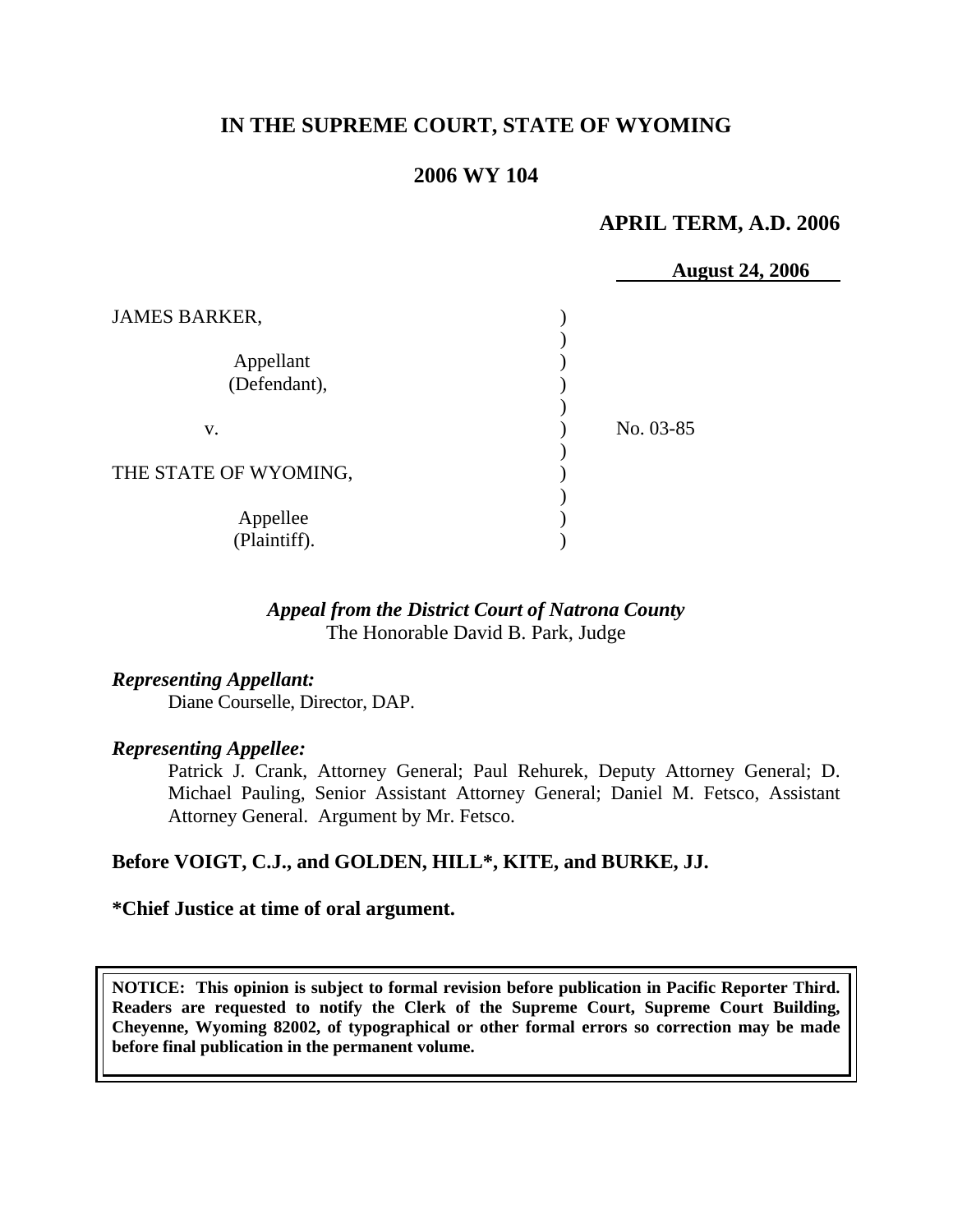### **KITE, Justice.**

[¶1] James Barker was convicted after a bench trial of one count of larceny by bailee for converting items belonging to his employer, Computer Professionals Unlimited (CPU), to his own use. He appealed his conviction, and we issued a limited remand for an evidentiary hearing on his ineffective assistance of counsel claim. Back in this Court after the remand, we concluded the district court "unduly limited the evidence Barker was allowed to present at the remand hearing." *Barker v. State,* 2005 WY 20, ¶ 1, 106 P.3d 297, 298 (Wyo. 2005). Consequently, we reversed the district court's determination defense counsel was effective and again remanded the case "for the limited purpose of allowing Barker to fully develop the record on the issues of pretrial investigation and the circumstances surrounding Barker's waiver of his right to testify at his criminal trial." *Id.*  Following the second remand hearing, we requested supplemental briefing from the parties. We now consider the case on the merits and affirm Mr. Barker's conviction concluding he was not denied his right to testify, had adequate notice of the charges for which he was convicted, was not prejudiced by the admission of evidence of a burglary at CPU's warehouse, and received effective assistance of counsel.

#### **ISSUES**

### [¶2] Mr. Barker presents the following issues on appeal:

### ISSUE I

Was Mr. Barker denied his right to testify when the judge declined to allow a continuance and refused defense counsels' request to re-open the bench trial, so that Mr. Barker could testify unimpaired by illness?

### ISSUE II

Was Mr. Barker denied his constitutional right to proper notice which prevented him from effectively defending against the charges?

### ISSUE III

Was Mr. Barker prejudiced when the prosecution presented evidence of uncharged misconduct that was irrelevant to the charged offenses and should not have been admissible under W.R.E. 404(b)?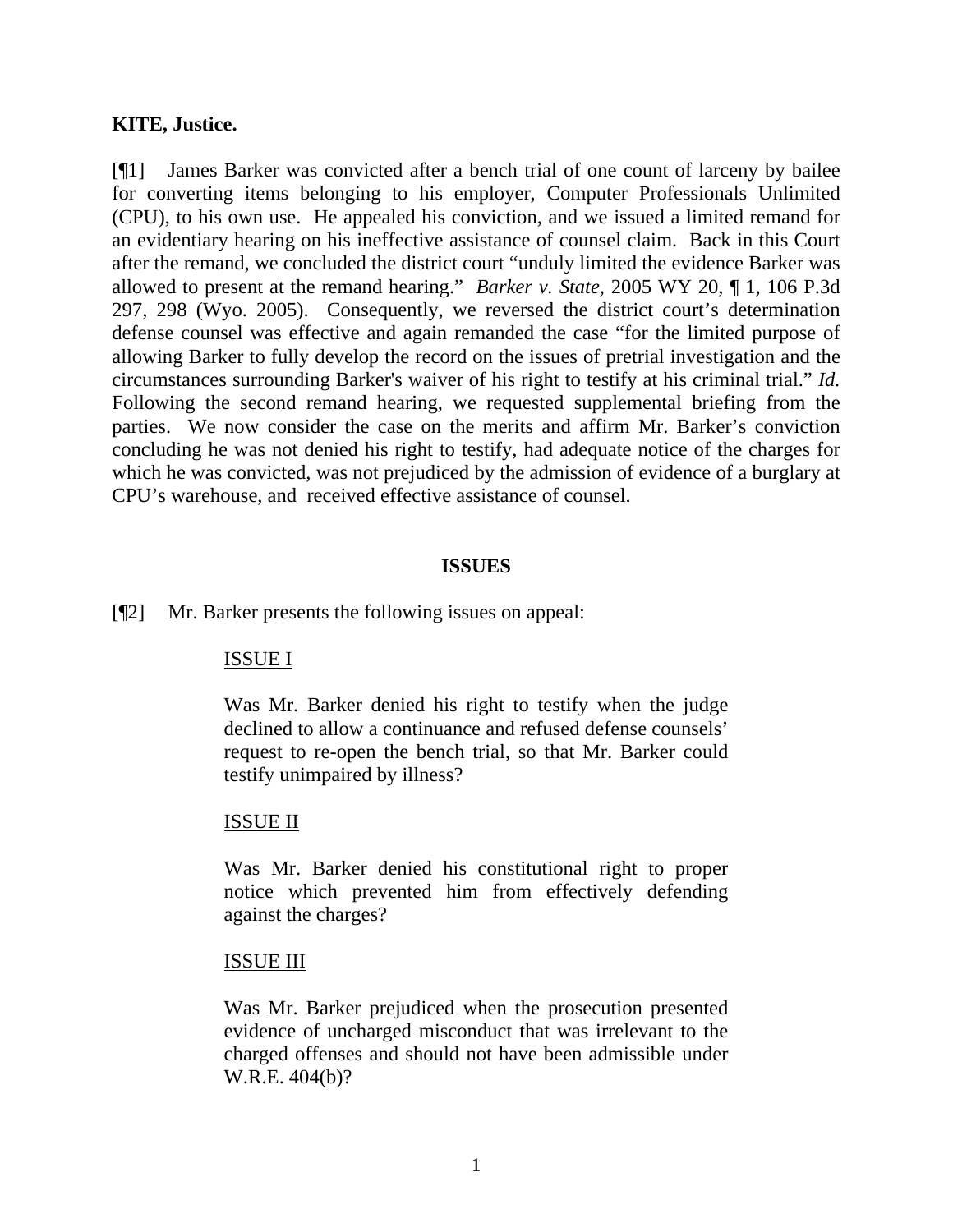## ISSUE IV

Was Mr. Barker denied his constitutional right to effective assistance of trial counsel; in the alternative, was Mr. Barker deprived of the opportunity to fully develop the record for review of his ineffectiveness claim?

The State rephrases the issues as:

- I. Was appellant denied a continuance or his right to testify, and did the district court abuse its discretion by denying his request for a new trial to permit him to testify?
- II. Did appellant receive adequate notice of the charges against him?
- III. Did the State present evidence of appellant's uncharged misconduct?
- IV. Did appellant receive effective assistance of counsel?

### **FACTS**

[¶3] In January 2001, Mr. Barker began working as a network engineer for CPU in Casper.<sup>[1](#page-2-0)</sup> CPU sold computer equipment and provided computer services to customers located throughout the state. Russell Wood was CPU's managing partner. CPU stored equipment in a warehouse, and Mark Adams was the warehouse manager.

[¶4] A large part of Mr. Barker's job involved traveling to customers' places of business and setting up and installing computer systems and equipment. In order to accomplish this, equipment had to be ordered for the job or taken from CPU's equipment stock in the warehouse. There were apparently different ways for CPU employees to account for equipment taken from the warehouse for a job. Using CPU's computerized accounting program, they could invoice the equipment to the customer as they took it out of the warehouse or they could keep track of the equipment on a work order and invoice it after the job was complete. If an employee simply wanted to use equipment for a period of time, he could enter it into the company's computerized accounting program or

<span id="page-2-0"></span> $<sup>1</sup>$  At first, Mr. Barker worked as an independent contractor for CPU, but in November, 2001, he became a</sup> regular paid employee.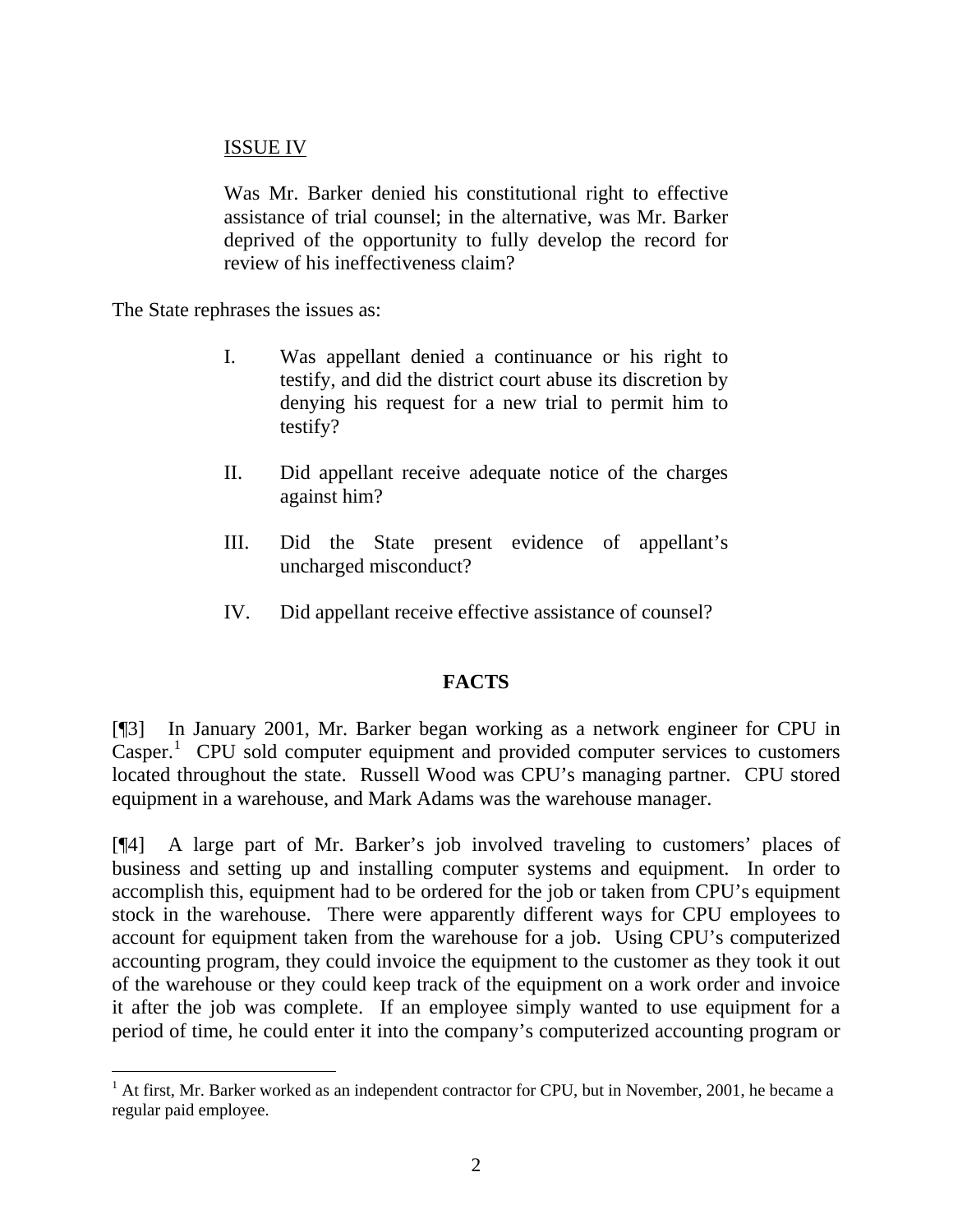sign out the equipment using the company's "loan book" for larger items or "cabinet sheet" for smaller items which were kept in a locked cabinet. Occasionally, the company ordered equipment and had it "drop-shipped" directly to the customer. During Mr. Barker's tenure with CPU, various items of equipment disappeared. CPU reported some of the missing items to the police and filed a claim with its insurance company.

[¶5] Mr. Barker resigned from his employment with CPU in December 2001. At the time of his resignation, CPU's records indicated he possessed some of its property, either because he intended to purchase the items but had not yet paid for them or he had borrowed them from CPU. CPU obtained a writ of replevin to retrieve items belonging to the company located at Mr. Barker's residence. Mr. Wood and Mr. Adams accompanied the sheriff's deputies to Mr. Barker's residence to execute the writ, and they recognized items belonging to CPU but not included in CPU's sales or loan records. They also recognized some items they had previously reported to the police as stolen. The police obtained a warrant to search Mr. Barker's residence and recovered a number of items CPU claimed were stolen.

[¶6] Mr. Barker was charged with one count of larceny by bailee, in violation of Wyo. Stat. Ann. § 6-3-40[2](#page-3-0)(b) (LexisNexis 2001),<sup>2</sup> and one count of concealing stolen property, in violation of Wyo. Stat. Ann. § 6-[3](#page-3-1)-403(a)(i) (LexisNexis 2001).<sup>3</sup> Mr. Barker's defense was he lawfully possessed the property. According to Mr. Barker, he planned to refute the charges by testifying in his own defense and presenting documentary evidence, including e-mails between himself and Mr. Wood, to show he lawfully had possession of the equipment. In an effort to obtain documentary evidence to support his defense, trial counsel served the State with a demand for discovery and CPU with a subpoena duces tecum. The State filed a motion to quash the subpoena, but the district court denied the motion because the State did not have standing to contest a subpoena served on CPU.

 $\overline{a}$ 

<span id="page-3-0"></span> $2^2$  At the time of the offense, Section 6-3-402(b) stated:

A bailee, a public servant as defined by W.S. 6-5-101(a)(vi) or any person entrusted with the control, care or custody of any money or other property who, with intent to steal or to deprive the owner of the property, converts the property to his own or another's use is guilty of larceny.

<span id="page-3-1"></span> $3$  At the time of the offense, Section 6-3-403(a)(i) stated:

<sup>(</sup>a) A person who buys, receives, conceals or disposes of property which he knows, believes or has reasonable cause to believe was obtained in violation of law is guilty of:

 <sup>(</sup>i) A felony punishable by imprisonment for not more than ten (10) years, a fine of not more than ten thousand dollars (\$10,000.00), or both, if the value of the property is five hundred dollars (\$500.00) or more[.]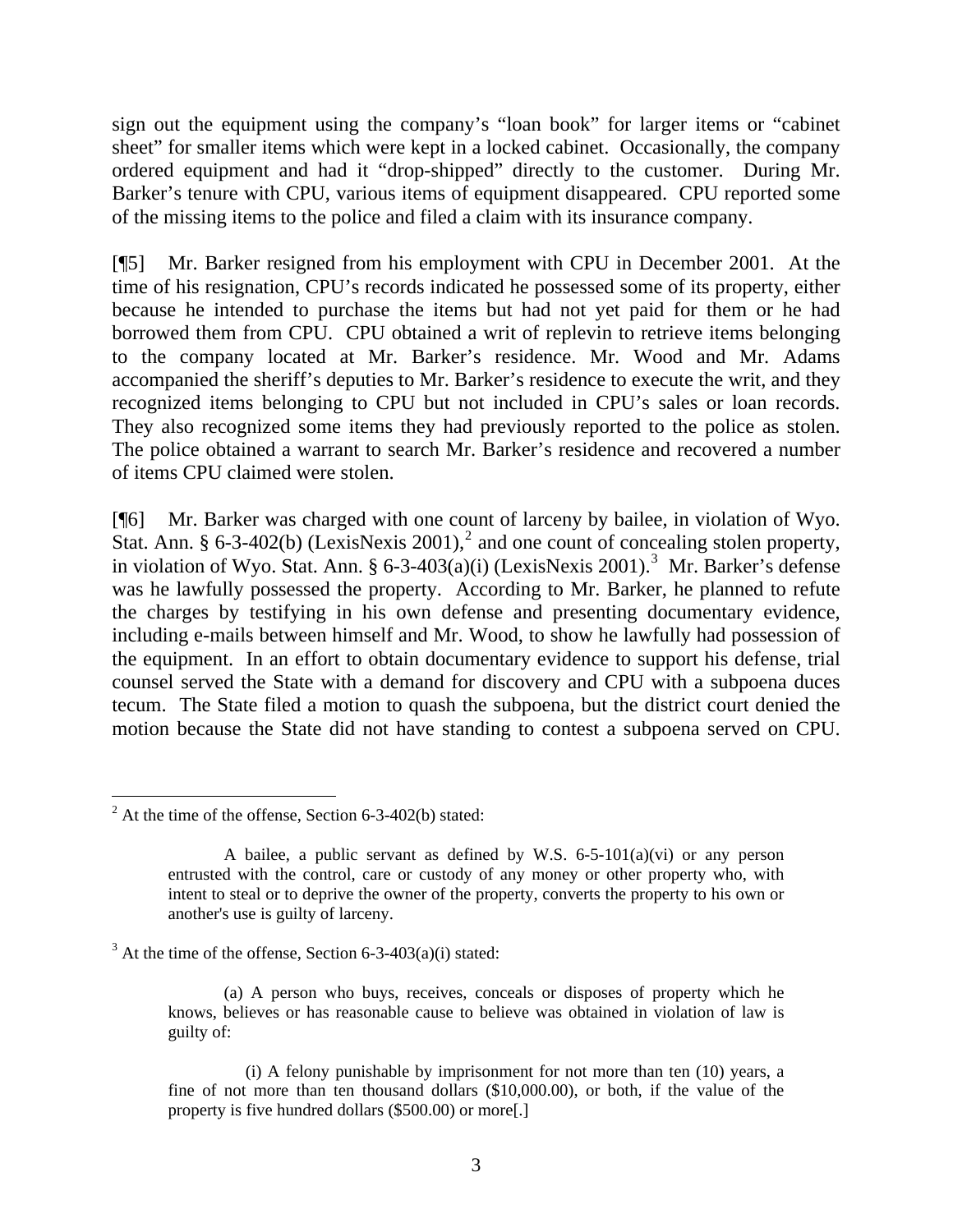Defense counsel subsequently filed a motion to compel the production of the requested information, but the motion was never heard nor ruled upon by the district court.

[¶7] Mr. Barker waived his right to a jury trial, and the district court conducted a bench trial beginning on November 12, 2002. The State presented evidence concerning numerous items it alleged Mr. Barker had converted to his own use, including some items CPU had provided to the Arapahoe school in Fremont County. Mr. Barker had traveled to the Arapahoe school to work on its computer system and was supposed to return the items to CPU because the school district did not need or want them. The items were not returned to CPU and were later found at Mr. Barker's residence. The items were received into evidence as Exhibit Nos. 1 through 4 at trial.

[¶8] After the State rested, the district court granted Mr. Barker's motion for a judgment of acquittal on Count II, concealment of stolen property. The trial continued on Count I, larceny by bailee. The district court advised Mr. Barker of his right to testify at the trial, which he waived. At the conclusion of the trial, the district court ruled Mr. Barker was guilty of larceny by bailee for the Arapahoe school items. As to the remainder of the items the State claimed Mr. Barker had converted while acting as a bailee, the district court ruled the State failed to prove they were entrusted to him.

[¶9] Mr. Barker filed a motion for a new trial and renewed his motion for judgment of acquittal on Count I. Although the motion for a new trial set out a different basis, Mr. Barker asked the district court at the hearing to reopen the evidence to allow him to testify. He claimed he was suffering from a "diabetic episode" on the last day of the trial when he would have testified and the court should reopen the evidence to allow him to testify. The State was surprised by Mr. Barker's argument and the district court continued the hearing to allow the State an opportunity to respond. After the rescheduled hearing, the district court denied Mr. Barker's motions, specifically finding he knowingly, voluntarily and intelligently waived his right to testify at the trial. Mr. Barker then filed a notice of appeal.

[¶10] While the appeal was pending, Mr. Barker filed a motion in this Court requesting a limited remand to the district court for an evidentiary hearing concerning the effectiveness of his trial counsel. We granted a limited remand, and the district court held a hearing on February 6, 2004. The district court limited the scope of the remand hearing and, at the conclusion of the hearing, determined Mr. Barker had not proven his trial counsel was ineffective. *Barker,* ¶ 8, 106 P.3d at 299.

[¶11] After the remand hearing, the case was returned to this Court and the parties filed their initial briefs. Mr. Barker argued the district court improperly refused to allow him to inquire at the remand hearing about his trial attorneys' actions with regard to his waiver of the right to testify. In addition, he claimed the district court erred by constraining him from conducting full discovery to support his claims of ineffective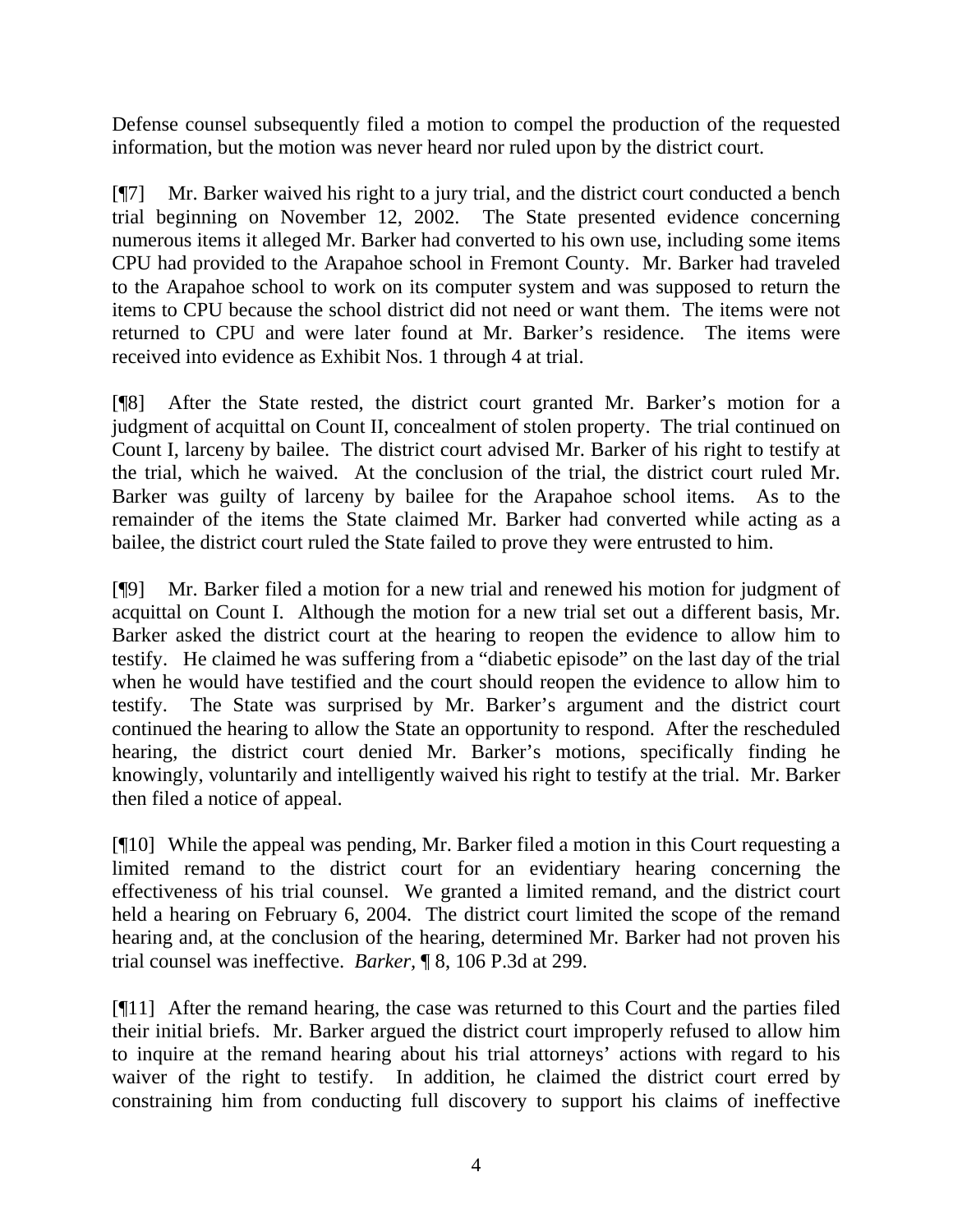assistance of counsel. We concluded the district court improperly limited the scope of the remand hearing. *Barker,* ¶ 20, 106 P.3d at 302. Thus, we remanded the case to allow Mr. Barker to fully develop the record on his ineffective assistance of counsel claim. *Barker*,  $\P$  1, 106 P.3d at 298. After the second evidentiary hearing, the district court ruled Mr. Barker's counsel's performance was not deficient and Mr. Barker had not shown he was prejudiced. The case returned to this Court, and we ordered the parties to submit supplemental briefing on the ineffective assistance of counsel claim.

### **STANDARDS OF REVIEW**

### *A. Right to Testify/New Trial*

[¶12] Wyoming Rule of Criminal Procedure 33 governs motions for a new trial in criminal cases. The rule specifically addresses bench trials, stating in pertinent part:

> (a) *In General*. -- The court on motion of a defendant may grant a new trial to that defendant if required in the interest of justice. If trial was by the court without a jury, the court, on motion of a defendant for a new trial, may vacate the judgment if entered, take additional testimony, and direct the entry of a new judgment.

Generally, a district court's decision regarding a motion for a new trial is reviewed for an abuse of discretion. *See, e.g., Davis v. State,* 2005 WY 93, ¶ 44, 117 P.3d 454, 470-71 (Wyo. 2005); *Robinson v. State,* 2003 WY 32, ¶ 18, 64 P.3d 743, 748 (Wyo. 2003).

[¶13] In this case, Mr. Barker's motion for a new trial or to reopen the evidence in his bench trial was based upon an alleged violation of his constitutional right to testify. We described the standard of review for a claim of denial of a criminal defendant's right to testify in *Burgos-Seberos v. State,* 969 P.2d 1131, 1135 (Wyo. 1998):

> In order to succeed on appeal, an appellant must initially demonstrate that "he was denied his right to testify and that he would have offered relevant testimony if he had testified." *Harris*, 933 P.2d at 1125. *See also Sanchez v. State*, 841 P.2d 85, 88 (Wyo.1992). If an appellant satisfies his initial burden, the state has the responsibility to show that the denial of the appellant's right to testify was harmless error beyond a reasonable doubt. *Sanchez*, 841 P.2d at 88.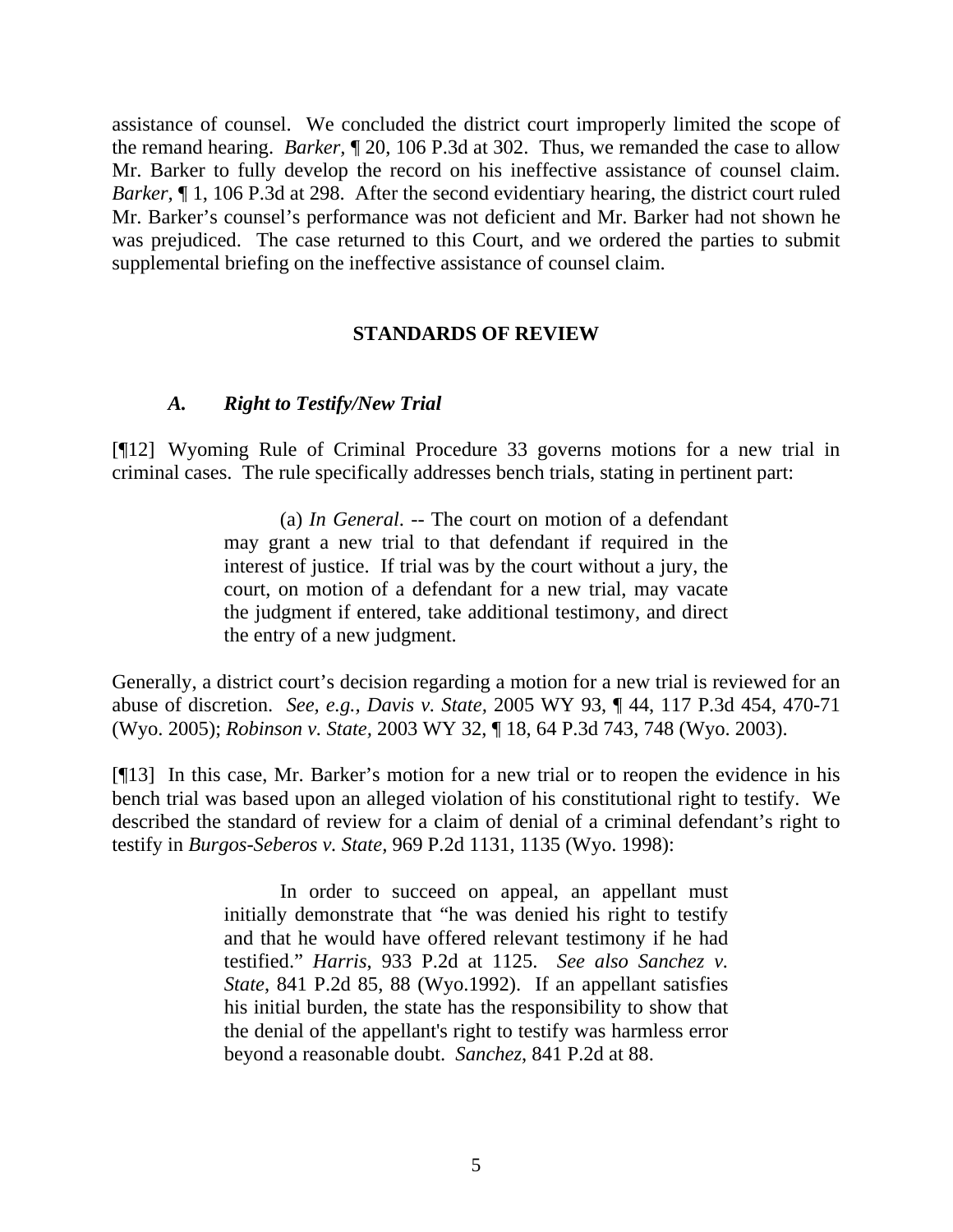## *B. Notice of Charges*

[¶14] An accused has a constitutional right to notice of the charges against him to allow him a fair opportunity to defend against the charges. United States Constitution, Sixth Amendment; Wyo. Const. art. 1 § 10. *See also*, W.R.Cr.P. 3; *Derksen v. State,* 845 P.2d 1383, 1388-89 (Wyo. 1993). Because the right to notice of criminal charges is of constitutional magnitude and the determination on the adequacy of the notice is a question of law, we review the issue *de novo*. *See, e.g*., *Pena v. State,* 2004 WY 115, ¶ 7, 98 P.3d 857, 862 (Wyo. 2004).

## *C. Other Misconduct Evidence Under W.R.E. 404(b)*

[¶15] When a criminal defendant has filed a demand for notice of other bad acts evidence the State intends to introduce at trial, we consider an objection to any such evidence to have been made. Thus, we review a district court's decision on the admissibility of other bad acts evidence under the abuse of discretion standard. *Bhutto v. State,* 2005 WY 78, ¶ 19, 114 P.3d 1252, 1262 (Wyo. 2005).

# *D. Ineffective Assistance of Counsel*

[¶16] We articulated our standard for reviewing a district court's determination on a defendant's claim of ineffective assistance of counsel in *Robinson*, ¶ 14, 64 P.3d at 747:

> Where the trial court has heard and decided [a claim of ineffective assistance of counsel], we will not disturb that court's findings of fact unless they are clearly erroneous or against the great weight of the evidence. We will, on the other hand, conduct a de novo review of the trial court's conclusions of law, which include the question of whether counsel's conduct was deficient and the question of whether the appellant was prejudiced by that deficient conduct.

In applying this standard of review, we must also keep in mind:

[T]he paramount determination is whether, in light of all the circumstances, trial counsel's acts or omissions were outside the wide range of professionally competent assistance. The reviewing court should indulge a strong presumption that counsel rendered adequate assistance and made all significant decisions in the exercise of reasonable judgment.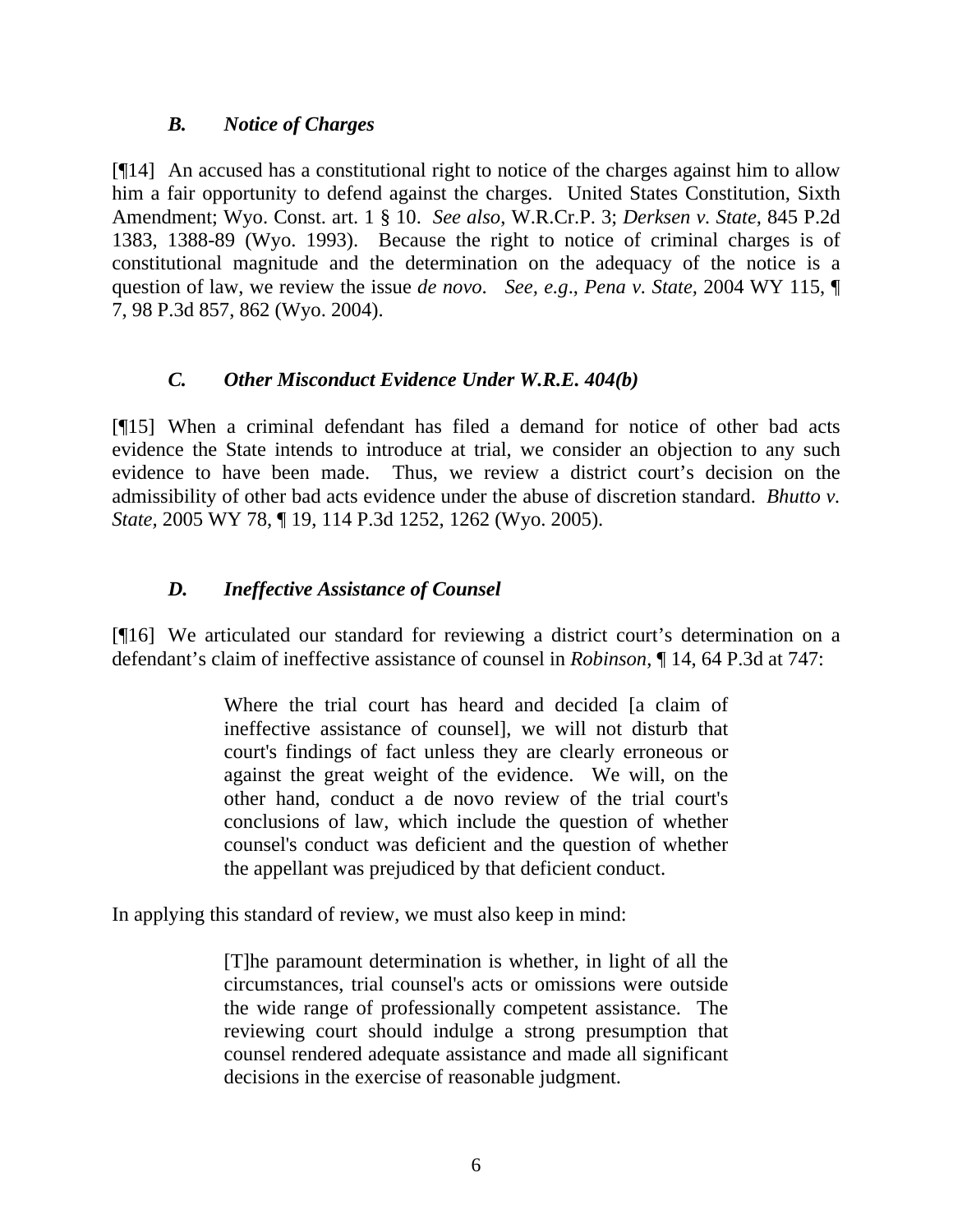*Jackson*, 902 P.2d at 1295 (citations omitted). *See also*, *Blakeman v. State,* 2004 WY 139*,* ¶ 29, 100 P.3d 1229, 1237.

## **DISCUSSION**

### *A. Right to Testify/New Trial*

[¶17] Mr. Barker argues he was denied his constitutional right to testify at trial. He claims he chose a bench trial rather than a jury trial so he could testify without fear a jury would improperly use his criminal history to convict him. Mr. Barker asserts he was unable to testify as planned on the last day of trial because he was suffering ill effects from his diabetic condition.

[¶18] At the evidentiary hearing on his ineffective assistance of counsel claim, Mr. Barker testified normal blood sugar readings are between 50 and 100, and his blood sugar on the morning of the last day of trial was around 300. He took medication and ate in an attempt to correct his blood sugar levels. Mr. Barker told his attorneys about the problem with his blood sugar and, prior to the lunch recess on the last day of trial, defense counsel informed the court about the problem in an off-the-record conference. The district court responded that, if they planned to seek a continuance, they should present some medical evidence of Mr. Barker's condition. Although there is some discrepancy between what defense counsel and Mr. Barker remember about their conversation following the off-therecord discussion with the district court, they all agree they discussed the possibility of him seeking medical attention for his diabetic condition. Mr. Barker did not seek medical attention but, instead, went home, ate lunch and took additional medication to control his blood sugar. He testified his blood sugar level was a little over 250 just prior to lunch.

[¶19] After the lunch recess, defense counsel and Mr. Barker discussed whether he would testify in his own defense and he decided against it. Counsel informed the district court of Mr. Barker's decision, and the district court engaged in the following colloquy with him:

> THE COURT: Mr. Barker, I have been advised, and you just heard your attorney, that you don't wish to testify. Is that what you also understood?

> > THE DEFENDANT: Yes, sir.

THE COURT: Now, I have an obligation to advise you of certain rights. I am going to do that at this time, and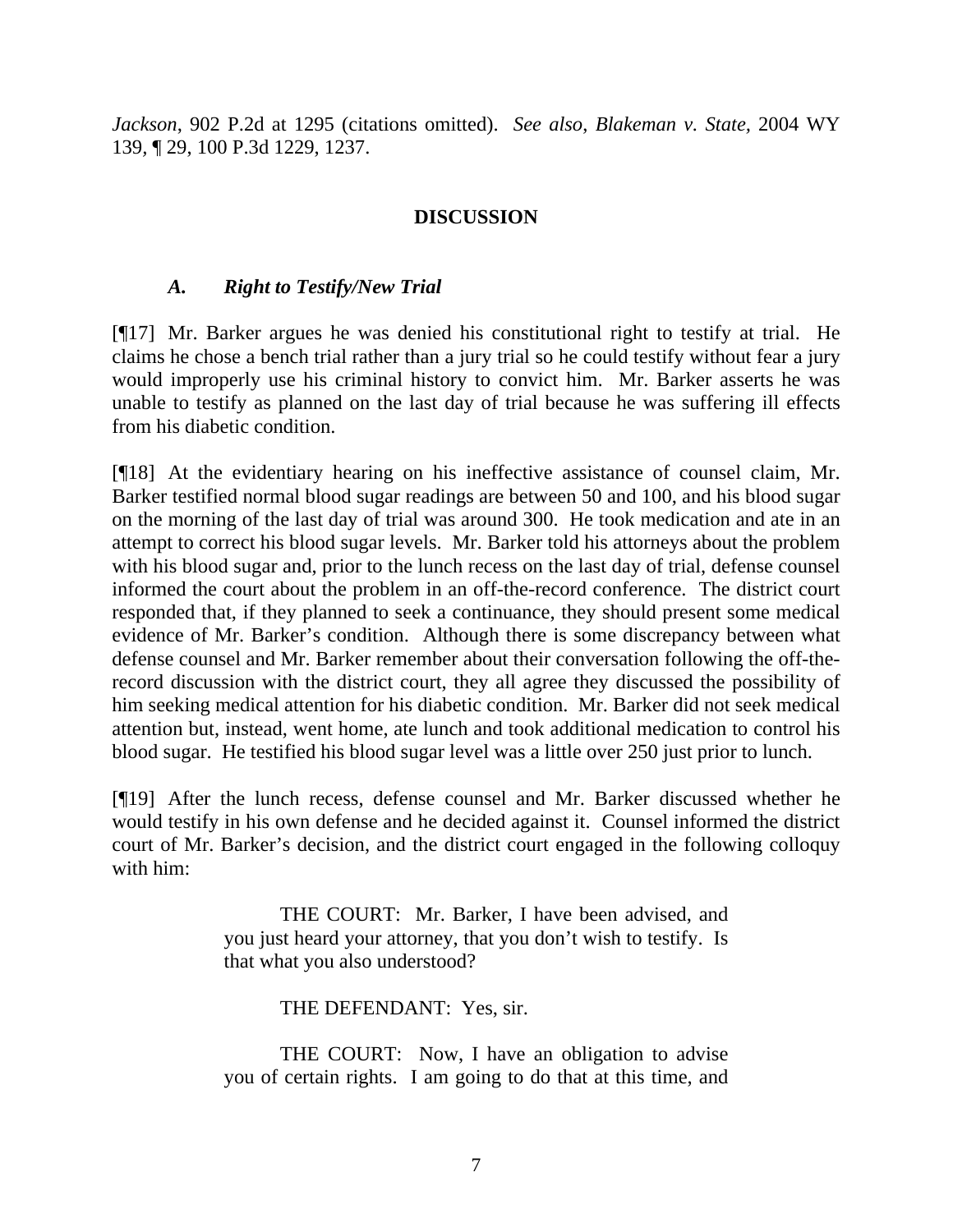I'll also give you a few minutes additional if you need to consider this decision.

Now, you have the right to testify if you wish to do so.

Do you understand that?

THE DEFENDANT: Yes, sir.

THE COURT: If you do not testify and, in fact, the defense rests, that means the window is closed; and you don't have any further opportunity to come back and testify in front of me.

Do you understand what I'm saying?

THE DEFENDANT: Yes, sir.

THE COURT: The decision as to whether you testify or not is yours and yours alone. You obviously may and, in fact, should consult your attorneys. You can obtain advice from them. You can discuss the matter with them as to the advantages and disadvantages, but the final decision is yours and yours alone.

Do you understand that?

THE DEFENDANT: Yes, sir.

THE COURT: If you decide not to testify, I will not and I am precluded from assuming that you are guilty because you chose to remain silent. You have the right to remain silent. That is an absolute right. That is a right that I take seriously, and it will not have any consideration in my ultimate decision on this.

Do you understand that?

THE DEFENDANT: Yes, sir.

THE COURT: You should also understand that if you chose to testify – or if you choose to testify, then you become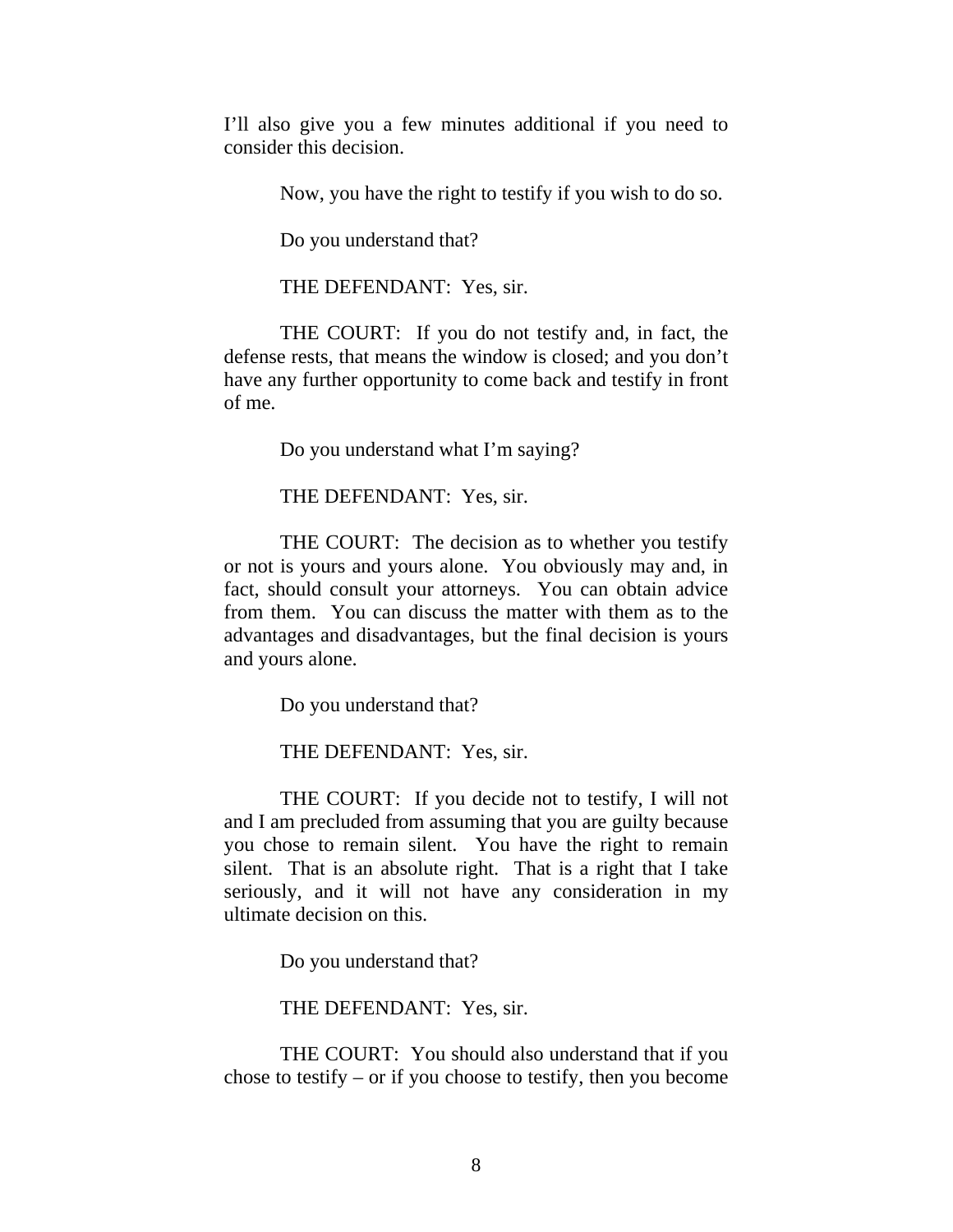like any other witness. You testify under oath, and you're subject to cross-examination by [the prosecutor].

Do you understand that?

THE DEFENDANT: Yes, sir.

THE COURT: Is it still your decision not to testify?

THE DEFENDANT: Yes, sir.

THE COURT: Are you making that decision voluntarily and of your own free will?

THE DEFENDANT: Yes, sir.

THE COURT: And you consulted with your attorneys before you made that decision?

THE DEFENDANT: Yes, sir.

THE COURT: Have they in any way restricted or controlled your decision as to whether you testify or not?

THE DEFENDANT: No, sir.

THE COURT: All right.

I find that Mr. Barker has been fully advised of his rights, and he chooses not to testify; and that is a decision which is his to make, and he's made it appropriately.

Defense has nothing further then?

[DEFENSE COUNSEL]: No, sir. Thank you.

At the conclusion of the trial, the district court found Mr. Barker guilty of Count I, larceny by bailee.

[¶20] Pursuant to W.R.Cr.P. 33, Mr. Barker requested the district court reopen the evidence to hear his testimony. He claimed he was unable to testify on the last day of trial because he felt tired, confused and achy as a result of his high blood sugar level. Mr. Barker presented the testimony of two medical witnesses in support of his request. A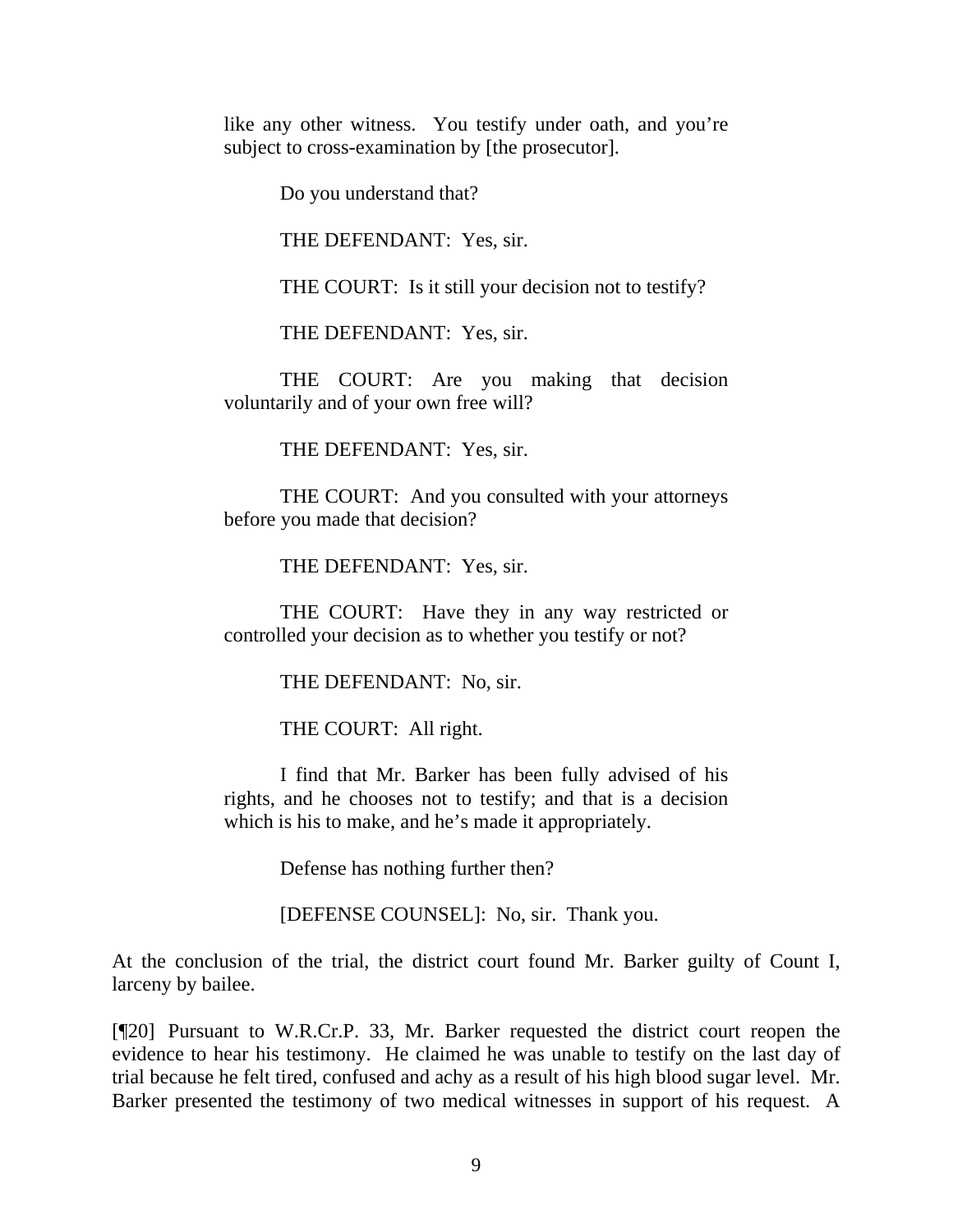nurse who worked at the Natrona County Detention Center testified Mr. Barker's blood sugar was tested when he was remanded to jail after the trial. His blood sugar level was 195 at that time. A physician, who had never examined Mr. Barker, testified in general about diabetes. The doctor testified the goal for treating diabetes is to get blood sugar levels between 50 and 150. He testified a blood sugar reading of 195 is high, but it generally would not cause confusion.

[¶21] The evidence presented at the hearing did not convince the district court Mr. Barker was impaired when he relinquished his right to testify. The district judge recalled the waiver proceeding and stated Mr. Barker had answered his questions appropriately and clearly and had maintained eye contact during their discussion about his right to testify in his own defense. The district court denied the motion to reopen the evidence, finding Mr. Barker intelligently, knowingly, and voluntarily waived his right to testify.

[¶22] We discussed the analysis applicable to a criminal defendant's claim that his right to testify was violated in *Burgos-Seberos,* 969 P.2d at 1135:

> The United States Constitution guarantees a criminal defendant the right to testify in his own defense. *Herdt v. State*, 891 P.2d 793, 797 (Wyo.1995); *Harris v. State*, 933 P.2d 1114, 1125 (Wyo.1997). The right to testify is a fundamental right, and it is grounded in the Due Process Clause of the Fourteenth Amendment, the Compulsory Process Clause of the Sixth Amendment, and the Fifth Amendment's privilege against self-incrimination. *Herdt*, 891 P.2d at 797; *Rock v. Arkansas*, 483 U.S. 44, 50-51, 107 S.Ct. 2704, 97 L.Ed.2d 37 (1987).

> In order to succeed on appeal, an appellant must initially demonstrate that "he was denied his right to testify and that he would have offered relevant testimony if he had testified." *Harris*, 933 P.2d at 1125. *See also Sanchez v. State*, 841 P.2d 85, 88 (Wyo.1992). If an appellant satisfies his initial burden, the state has the responsibility to show that the denial of the appellant's right to testify was harmless error beyond a reasonable doubt. *Sanchez*, 841 P.2d at 88.

[¶23] In *Sanchez,* defense counsel refused to let the defendant testify in his own defense at trial. On appeal, we explained in order to ensure a defendant's waiver of his right to testify is valid, the district court should conduct an "on-the-record inquiry after the close of the defendant's case, although out of the jury's hearing, into whether a non[-]testifying defendant understands and voluntarily waives his right." *Sanchez,* 841 P.2d at 89. Here, the trial judge conducted the requisite inquiry to determine whether Mr. Barker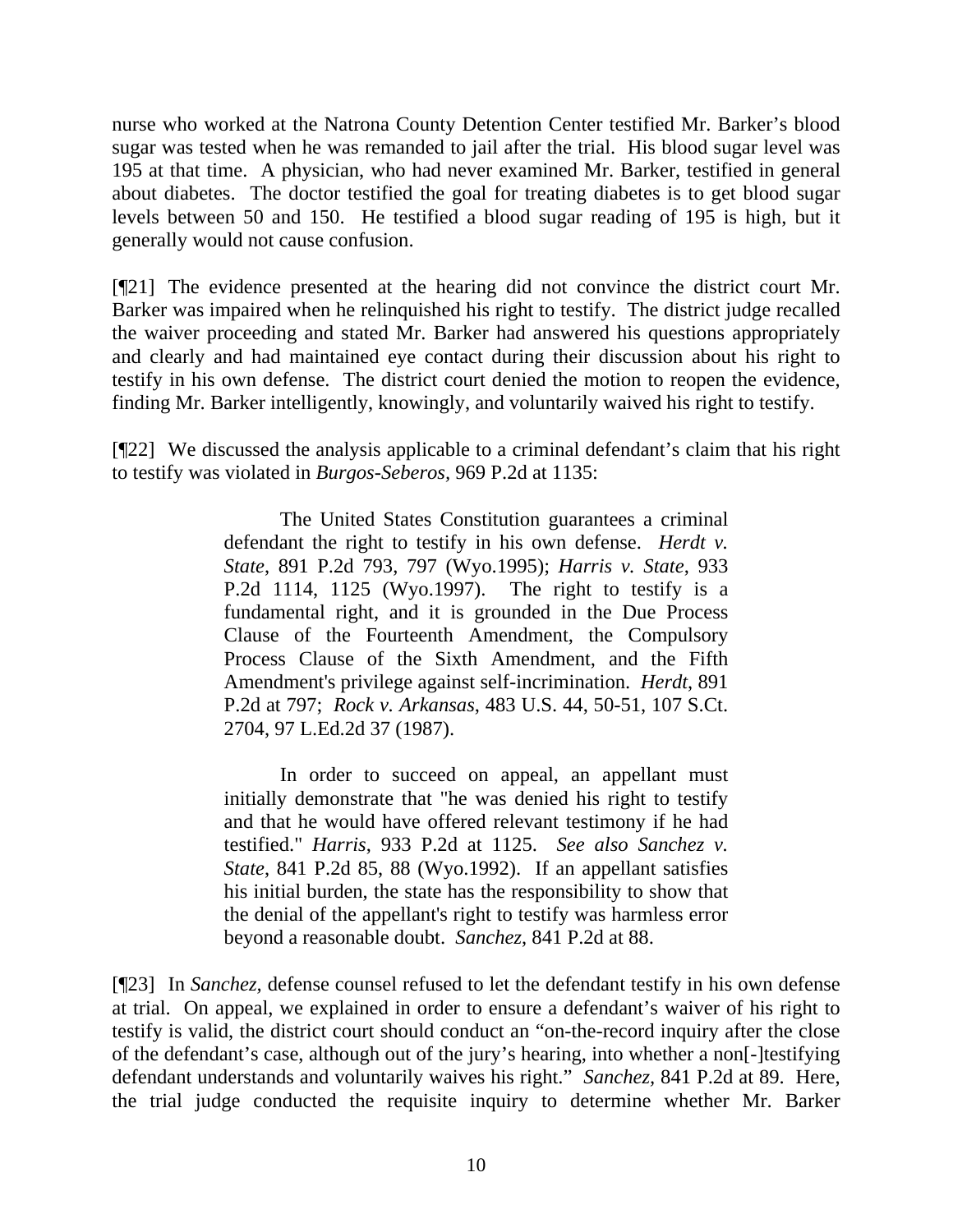voluntarily waived his right to testify in his own defense. Thus, our analysis focuses on whether Mr. Barker's waiver of his right to testify was made knowingly and intelligently. In making that determination, we consider whether the defendant understood the right to testify and the consequences of waiving the right. *Burgos-Seberos,* 969 P.2d at 1135-36; *Herdt,* 891 P.2d at 797-98.

[¶24] Mr. Barker claims his waiver was not knowing or voluntary because he was impaired by his diabetic condition. However, as the district court noted when it denied his motion to reopen the evidence, the record indicates Mr. Barker understood the nature of his right to testify and the consequences of waiving it. He answered each of the judge's questions appropriately and coherently. Although his answers were concise, amounting to "Yes, sir" or "No, sir," there was no indication he did not follow or comprehend the discussion with the court. The district judge noted he had a good memory of the trial because it was one of the few criminal trials he had presided over as fact finder. The judge observed Mr. Barker was articulate, maintained good eye contact, and showed no signs of a lack of comprehension.

[¶25] In addition, the medical evidence Mr. Barker offered did not establish he was so impaired by his diabetes he could not understand the nature of his right to testify or the consequences of waiving that right. The doctor testified a blood sugar level of 195, as recorded at the jail when he was taken into custody, generally would not result in confusion. The medical evidence was consistent with defense counsels' testimony that they had not observed any behavior or symptoms suggesting Mr. Barker was impaired by his diabetic condition. Furthermore, they testified he actively participated in his defense during the trial. Despite Mr. Barker's testimony his blood sugar levels were higher than normal, the objective evidence presented to the district court did not establish his elevated blood sugar resulted in impairment to the extent he was incapable of waiving his right to testify. *See Jansen v. State,* 892 P.2d 1131, 1140 (Wyo. 1995) (holding, even though the defendant claimed he was impaired by his diabetes, his confession was voluntary because there was no objective evidence of distress associated with his condition).

[¶26] Mr. Barker argues, but for his diabetic symptoms, he would have testified, and his testimony was crucial to his defense. In fact, he claims the primary reason he decided to be tried by the court instead of by a jury was so he could testify without fear of reprisal for his criminal record. Defense counsel stated, however, other factors were considered in making the decision to waive a jury trial:

> [Defense counsel]: . . . And with the issue on intent to deprive, which is a legal issue, I thought that the judge would be better versed in looking at that as a legal matter instead of a jury just saying, well, he had the stuff; he must have intended to steal it.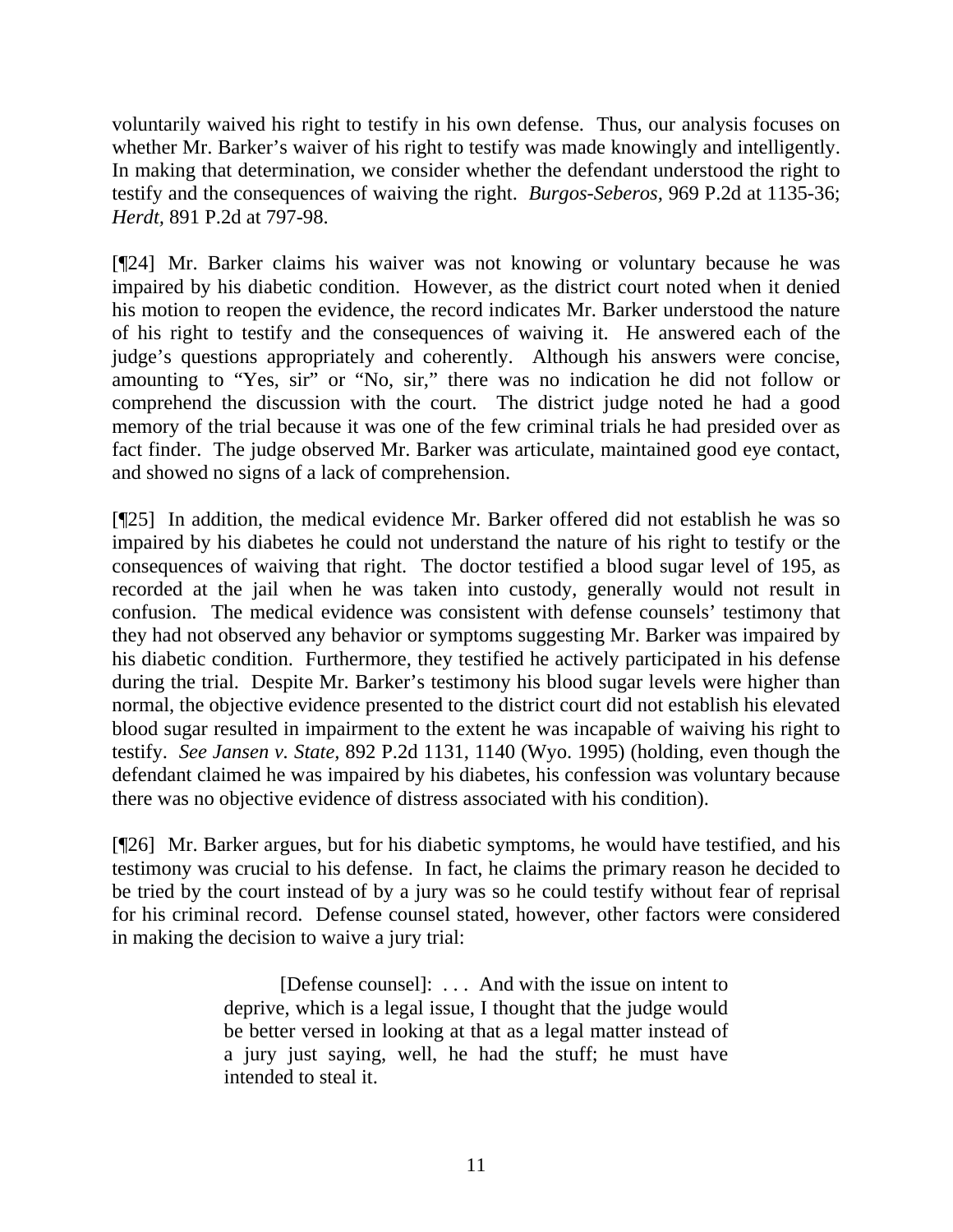I also thought, because of the replevin issue, that they had taken the items on replevin, I might be able to convince the judge that all that stuff was civil in nature, that sort of items, with Judge Park's experience. And then, of course, you add into the mix Mr. Barker's extensive criminal history. I believe that when Mr. Barker brought that up, that that was an appropriate way to handle the case.

[Prosecutor]: And he agreed with that?

[Defense counsel]: He did. I wouldn't ever waive a jury trial without his consent.

[¶27] Mr. Barker's claim he decided before trial to definitely testify also is thrown into doubt by the record. At the beginning of the trial, the court and counsel discussed the admissibility of Mr. Barker's criminal history. The prosecution inquired about the extent to which it could ask Mr. Barker about the specifics of his prior crimes. Defense counsel indicated the discussion was relevant only "should he decide to testify" and the prosecution agreed. Thus, it does not appear the question of whether Mr. Barker would testify was decided before trial. Furthermore, after the State rested, Mr. Barker's attorneys had different opinions about whether or not he should testify. Their opinions were based upon the prosecution's evidence rather than the effect of his diabetic condition on his ability to testify. One attorney felt Mr. Barker could explain some of the evidence if he testified and the other felt the State had not met its burden, making it unnecessary for him to testify.

[¶28] On this record, we agree with the district court's conclusion that Mr. Barker's right to testify was not denied. He voluntarily, knowingly and intelligently waived that right after consideration of a number of factors and discussion with counsel and the district court. Thus, we do not need to determine whether Mr. Barker's testimony was relevant or whether the denial of his right to testify was harmless error beyond a reasonable doubt. *Burgos-Seberos,* 969 P.2d at 1135; *Sanchez,* 841 P.2d at 88. Since his right to testify was not violated, the district court did not abuse its discretion by denying Mr. Barker's motion for a new trial or to reopen the evidence.

## *B. Notice of Charges*

[¶29] Mr. Barker claims his constitutional rights were violated because he did not receive adequate notice of the charges against him.

> The United States Constitution and the Wyoming Constitution both assure the right of a defendant to adequate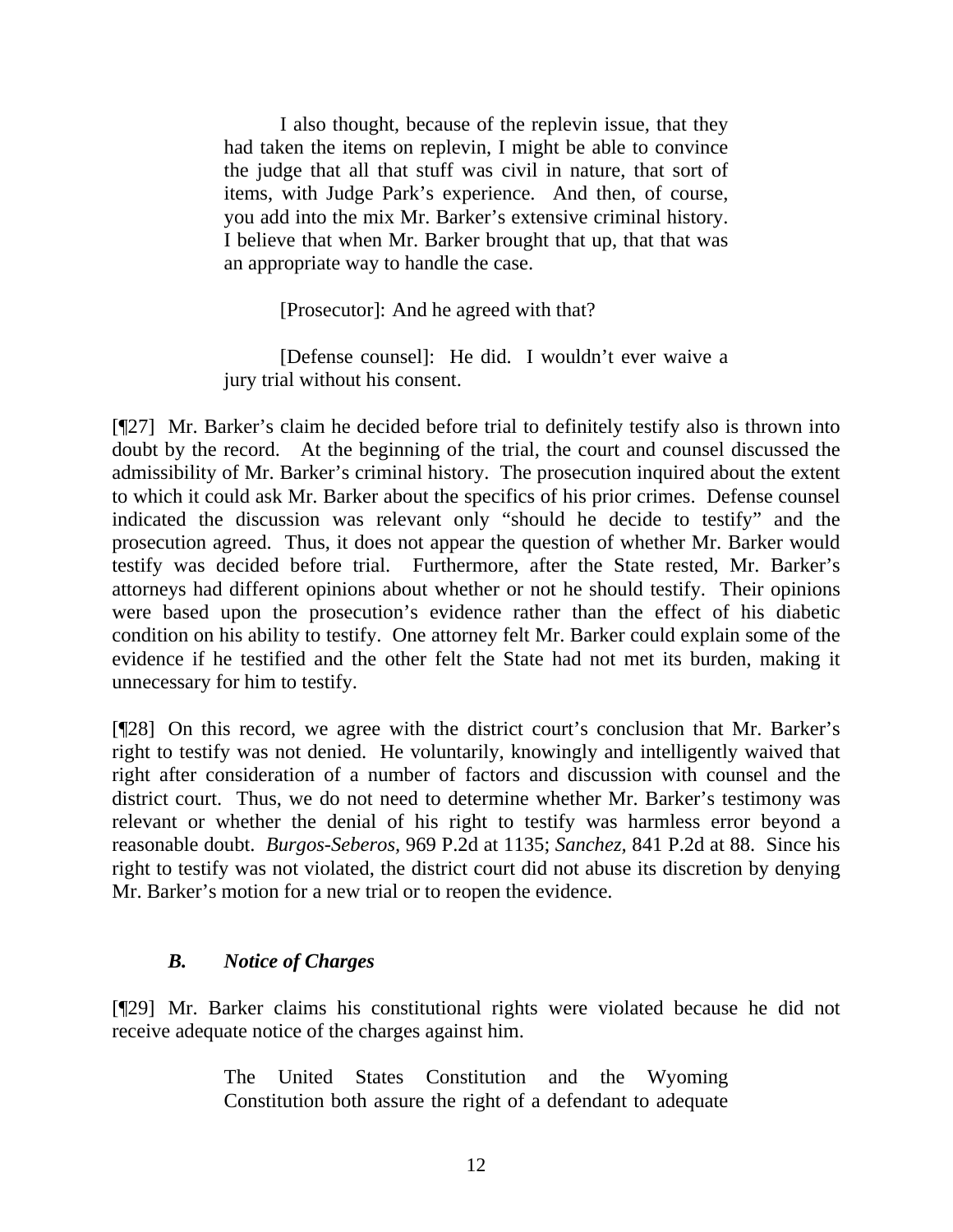notice of the accusations against him or her so that a defense may be prepared. *McInturff v. State*, 808 P.2d 190, 193 (Wyo.1991); *Gonzales v. State*, 551 P.2d 929, 930 (Wyo.1976). Under the notice provision of Wyo. Const. art. 1§ 10, a basic rule that the proof must correspond with the allegation means that a prosecution is not sustained by evidence which tends to prove a different offense than the one charged. *Brantley v. State*, 9 Wyo. 102, 106, 61 P. 139 (1900).

*Derksen,* 845 P.2d 1383, 1388-89 (Wyo. 1993). The right to adequate notice is also included in W.R.Cr.P. 3, which requires a criminal information to include: "a plain, concise and definite written statement of the essential facts constituting the offense charged."

[¶30] Mr. Barker was charged with two counts:

## **COUNT I**

That [Mr. Barker]  $\ldots$  on or about the 1<sup>st</sup> day of July, 2001, to on or about the  $31<sup>st</sup>$  day of December, 2001, in the County of Natrona, in the State of Wyoming, did unlawfully and pursuant to a common scheme or plan as a person trusted with the control, care, or custody of any money or other property did with the intent to steal or deprive the owner of the property, convert said property to his own or another's use, the value of said property being valued in excess of five hundred dollars (\$500), to-wit: computer equipment belonging to CPU Connecting Point, in violation of W.S. 1977, as amended, § 6-3-402[.]

## **COUNT II**

That [Mr. Barker]  $\ldots$  on or about the 1<sup>st</sup> day of July, 2001, to on or about the  $31<sup>st</sup>$  day of December, 2001, in the County of Natrona, in the State of Wyoming, did unlawfully and pursuant to a common scheme or plan buy, receive, conceal, or dispose of property which he knew or had reasonable cause to believe was obtained in violation of the law, namely: property belonging to CPU Connecting Point, the value of said property exceeding five hundred (\$500), in violation of W.S. 1977, as amended  $\S$  6-3-403(a)(i) contrary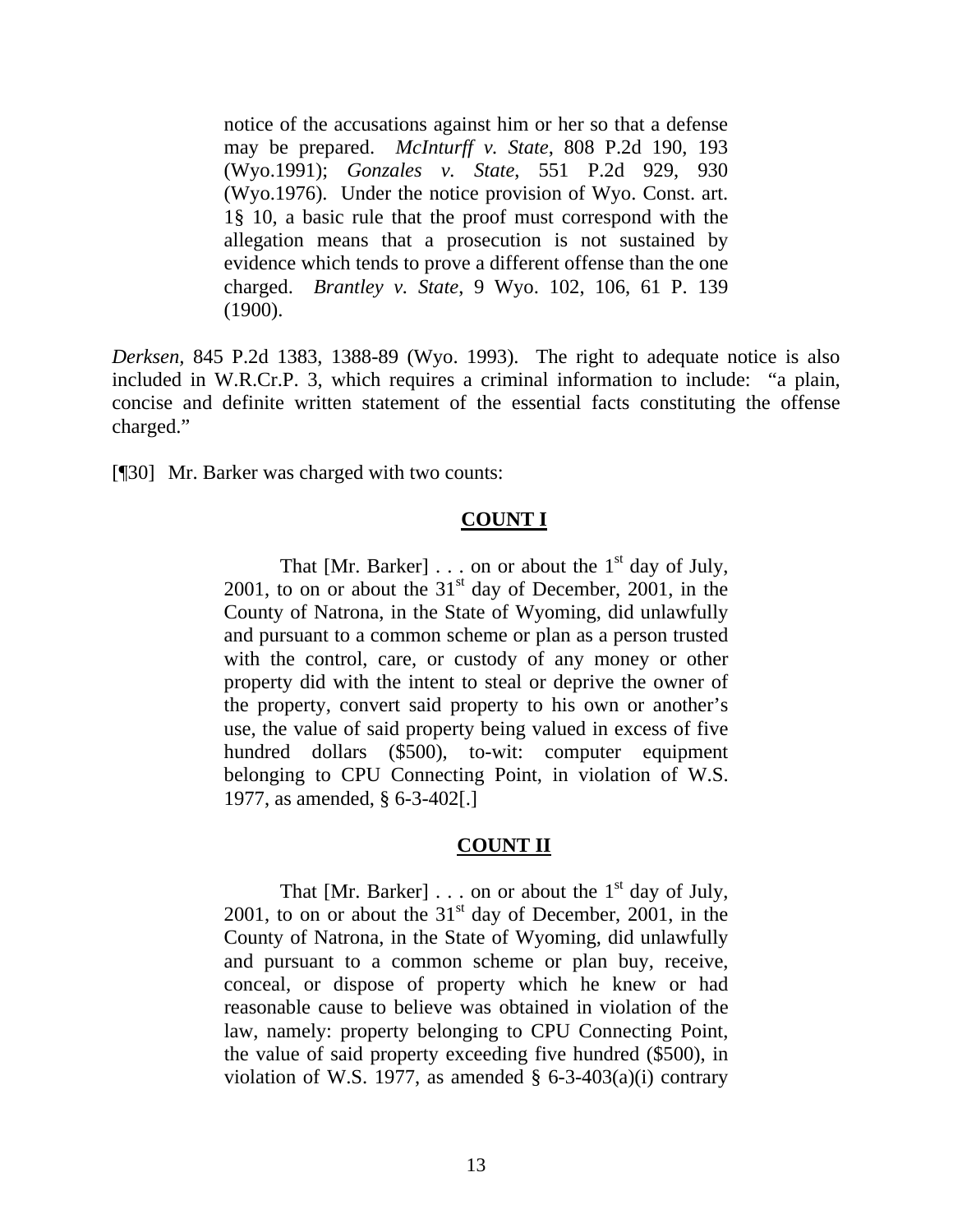to the form of the statute in such case made and provided, and against the peace and dignity of the State of Wyoming.

[¶31] The district court granted Mr. Barker's motion for judgment of acquittal on Count II. Addressing Count I, the court stated in its oral ruling the State proved the elements of larceny by bailee with regard to the Arapahoe school items. In overseeing the computer work at the Arapahoe school, Mr. Barker was supposed to return the items the school did not need or want. The items were not returned and were later discovered in Mr. Barker's home. The affidavit accompanying the Information specifically identified Arapahoe school items, including a tape drive valued at \$3,275.00.

[¶32] The record indicates the district court was very discriminating about the evidence and the charges. The district court rejected the State's allegation Mr. Barker had committed larceny by bailee of numerous other items because there was no evidence to show Mr. Barker had been entrusted with them. In comparing the charging documents with the judge's oral ruling, it is clear Mr. Barker had adequate notice of the charge for which he was convicted -- larceny by bailee of property valued at \$500 or more.

[¶33] Mr. Barker also claims the evidence offered by the State at the trial far exceeded the evidence necessary to establish his guilt on the items for which he was convicted. Obviously, this is true because the State presented evidence pertaining to items the district court did not find him guilty of converting. We do not see the amount of evidence presented as creating a problem with Mr. Barker's right to notice of the charges against him. It simply amounted to a failure of proof on the State's part. Moreover, there was no prejudice to Mr. Barker since the district court specifically rejected the State's contentions as to the other items. Mr. Barker's constitutional right to notice of the charges against him was not violated.

# **C.** *Evidence of Other Misconduct*

[¶34] At trial, the State introduced evidence showing the door to the warehouse was "jimmied open" during the time Mr. Barker was employed by CPU. Although CPU did not initially notice anything missing from the warehouse, it later discovered a computer was gone. The computer was found in Mr. Barker's house when the search warrant was executed. The State presented evidence at trial that an electronic key card issued to Mr. Barker and another employee had been used to access the CPU business office during the time the warehouse was burglarized. Although Mr. Barker filed a pre-trial demand for notice of other misconduct evidence the State intended to introduce at trial pursuant to W.R.E. 404(b), the State did not give notice of the burglary evidence.

[¶35] Mr. Barker argues the State violated Rule 404(b) when it presented the evidence of the burglary without following the procedures mandated by this Court in *Howard v.*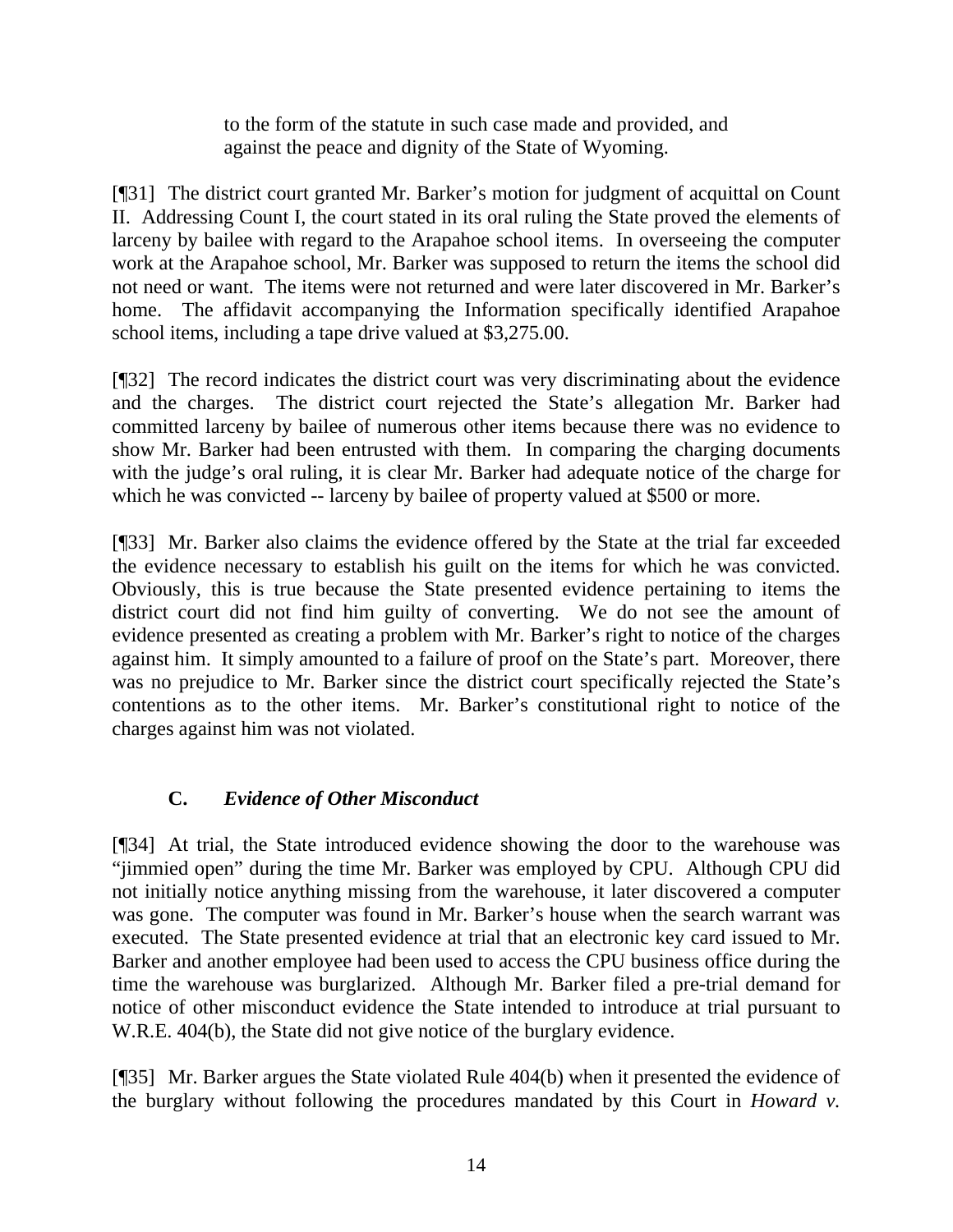*State,* 2002 WY 40, 42 P.3d 483 (Wyo. 2002). W.R.E. 404(b) governs the admissibility of a defendant's uncharged misconduct:

> Evidence of other crimes, wrongs, or acts is not admissible to prove the character of a person in order to show that he acted in conformity therewith. It may, however, be admissible for other purposes, such as proof of motive, opportunity, intent, preparation, plan, knowledge, identity, or absence of mistake or accident.

In *Howard*, we outlined a procedure which must be followed by the parties and the district court in receiving evidence pursuant to Rule 404(b). We held when "a defendant files a pretrial demand for notice of intent to introduce evidence under W.R.E. 404(b), the same shall be treated as the making of a timely objection to the introduction of such evidence." *Howard,* ¶ 23, 42 P.3d at 490. *See also*, *Williams v. State,* 2004 WY 117, ¶ 12, 99 P.3d 432, 439 (Wyo. 2004). The State must then respond with sufficient information to meet the balance of our four-part test for determining the admissibility of other bad acts evidence. *Howard,* ¶ 23, 42 P.3d at 490; *Williams,* ¶ 13, 99 P.3d at 440- 42.Wyoming's test for the admissibility of other misconduct evidence is modeled after the test announced in *Huddleston v. United States,* 485 U.S. 681, 108 S. Ct. 1496, 99 L. Ed. 2d 771 (1988), under the comparable federal rule of evidence.

> The criteria set forth in *Huddleston* for the admission of Rule 404(b) evidence are: (1) The evidence is offered for a proper purpose; (2) The evidence is relevant; (3) The probative value of the evidence is not substantially outweighed by its potential for unfair prejudice; and, (4) Upon request, the trial court instructs the jury that the similar acts evidence is to be considered only for the proper purpose for which it was admitted. *[Huddleston],* 485 U.S. at 691, 108 S.Ct. 1496.

*Howard,* ¶ 17, 42 P.3d a 487-88. *See also*, *Gleason v. State,* 2002 WY 161, ¶ 18, 57 P.3d 332, 340 (Wyo. 2002).

[¶36] The State claims, however, no error resulted from the failure to follow *Howard*  and *Huddleston* with regard to the burglary evidence because it was part and parcel of the evidence of a charged crime and did not fall under W.R.E. 404(b). The State's argument implicates the distinction between intrinsic and extrinsic evidence.

> "Other act evidence is 'intrinsic' when the evidence of the other act and the evidence of the crime charged are 'inextricably intertwined' or both acts are part of a 'single criminal episode' or the other acts were 'necessary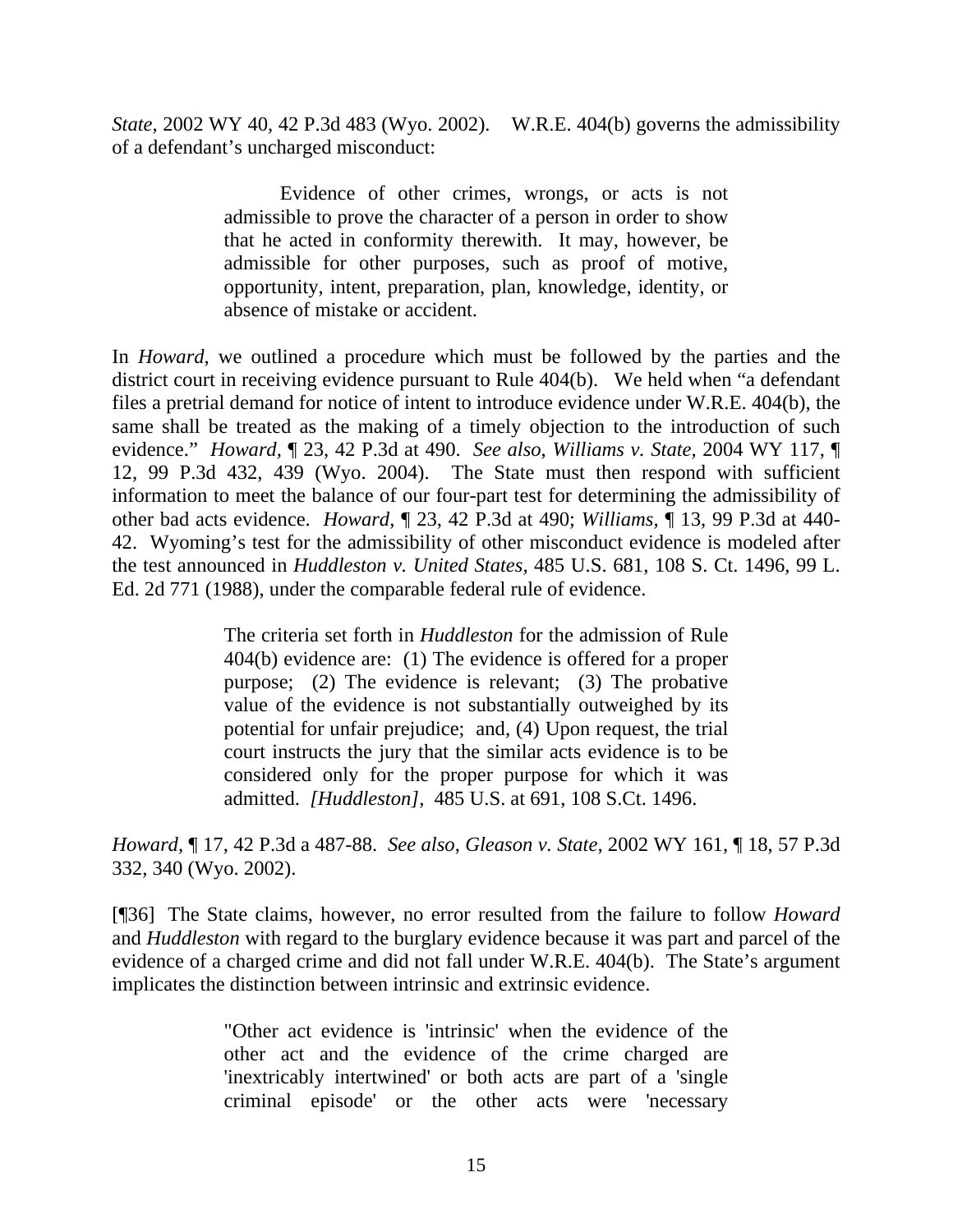preliminaries' to the crime charged." *United States v. Williams*, 900 F.2d 823, 825 (5th Cir.1990).

*Howard,* ¶ 12, 42 P.3d at 487.

[¶37] Mr. Barker was charged with larceny by bailee and concealment of stolen property. Obviously, property acquired by burglary would not satisfy the "entrusted" element of Count I --larceny by bailee. § 6-3-402(b). It would, however, be relevant to Count II -- concealment of stolen property.  $\S$  6-3-403(a)(i). Evidence tending to show the computer was stolen in a burglary and then ended up in Mr. Barker's possession was inextricably intertwined with the State's theory Mr. Barker knowingly concealed stolen property. Thus, the burglary evidence was properly presented as substantive evidence of a charged crime and did not fall within the purview of Rule 404(b).

[¶38] Moreover, even if the evidence did come under the mandates of W.R.E. 404(b), any error in admitting it would be harmless under W.R.A.P. 9.04. *See Holloman v. State,*  2005 WY 25, ¶¶ 19, 26, 106 P.3d 879, 998-87 (Wyo. 2005). The district court did not rely on the burglary evidence because it granted Mr. Barker's motion for judgment of acquittal on the concealment of stolen property charge and did not find Mr. Barker guilty of larceny by bailee for the computer. Since the district court acquitted Mr. Barker on those charges, the evidence clearly did not convince the judge Mr. Barker had a criminal propensity and committed the charged crimes. Under Rule 404(b):

> The exclusion of bad acts evidence is founded not on the belief that the evidence is irrelevant but rather on a fear that the jury will tend to give it excessive weight and on a fundamental sense that no one should be convicted of a crime based on his or her previous misdeeds. Juries treat prior convictions as highly probative, and such reliance by the trier of fact offends the longstanding tradition that protects a criminal defendant from guilt by reputation and from unnecessary prejudice. Evidence of a prior crime diverts the attention of the jury from the question of the defendant's responsibility for the crime charged to the improper use of his bad character.

29 Am. Jur. 2d, *Evidence* § 404 (1994). The concerns raised by admission of other misconduct evidence are less critical in a bench trial than in a trial to a jury. *See, e.g*., *United States v. Turner, 799 F.2d 627 (10<sup>th</sup> Cir. 1986); <i>United States v. Hassandzadeh,* 271 F.3d 574, 578  $(4<sup>th</sup> Cir. 1991)$ . A trial judge is learned in the law and understands the need to convict a defendant of the charged crime rather than on the basis of a general belief the defendant has a criminally-oriented disposition. *Id.*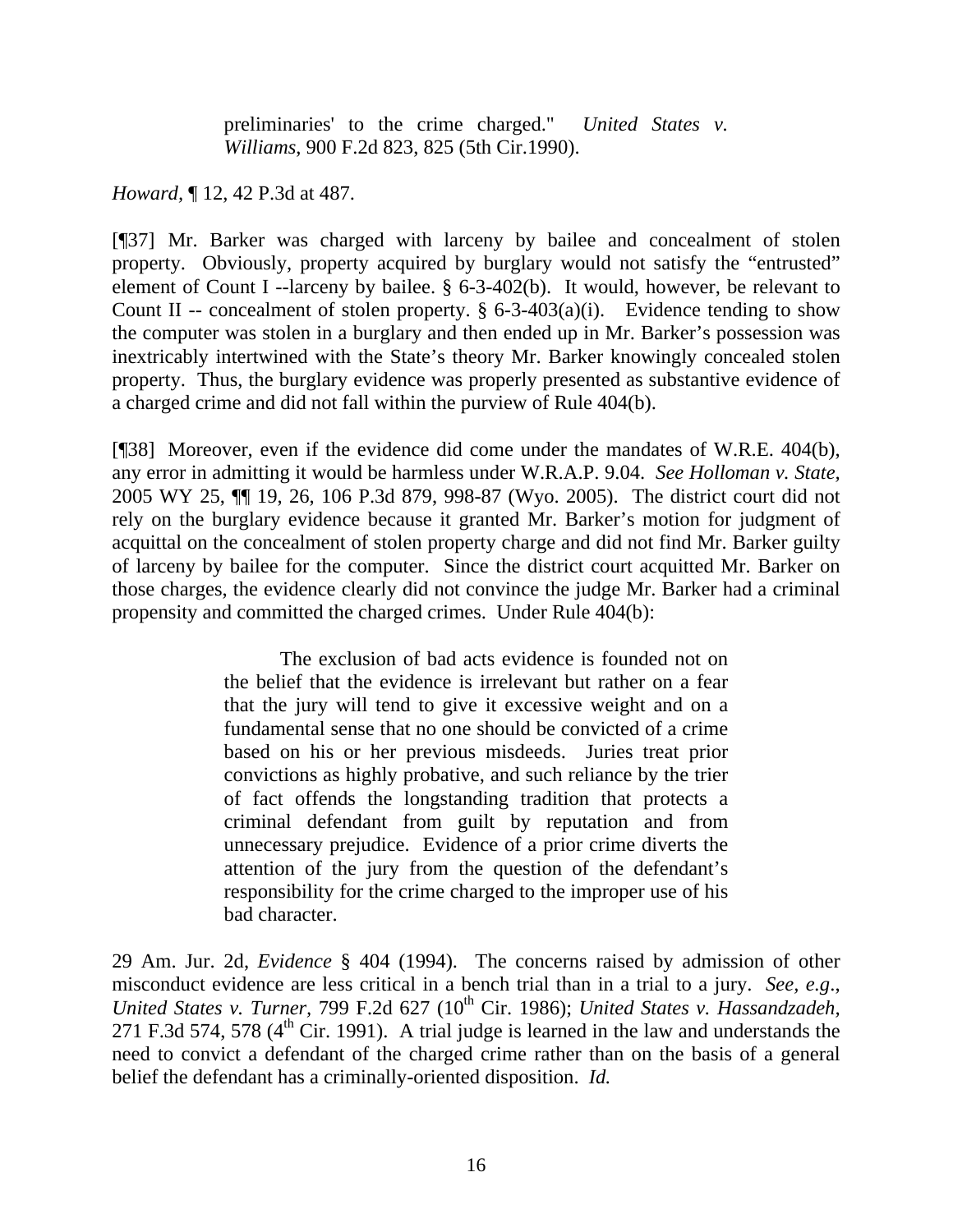[¶39] The district court's oral ruling showed the judge critically examined all of the evidence and found Mr. Barker guilty of larceny by bailee for only those items for which the State had proven each of the elements. Mr. Barker does not challenge the sufficiency of the evidence to support his conviction on those items. Consequently, Mr. Barker was not prejudiced by the admission of the burglary evidence.

# *D. Ineffective Assistance of Counsel*

[¶40] In his final issue, Mr. Barker asserts he was denied his constitutional right to effective assistance from his trial counsel. Mr. Barker sets out two claims of ineffective assistance of counsel: 1) failure to protect his right to testify in his own defense; and 2) failure to adequately investigate and follow up on discovery matters which would have been helpful to his defense. $4$ 

[¶41] A criminal defendant is guaranteed the right to effective assistance of counsel under the Sixth Amendment to the United States Constitution. *Strickland v. Washington*, 466 U.S. 668, 687, 104 S.Ct. 2052, 80 L.Ed.2d 674 (1984); *Blakeman,* ¶ 29, 100 P.3d at 1237. To establish ineffective assistance of counsel, the "appellant must make the dual showings that his counsel's performance was defective and that the deficient performance prejudiced his defense." *Dudley v. State*, 951 P.2d 1176, 1181 (Wyo. 1998). *See also*, *Sincock v. State*, 2003 WY 115, ¶ 34, 76 P.3d 323, 336 (Wyo. 2003).

> When reviewing a claim of ineffective assistance of counsel, the paramount determination is whether, in light of all the circumstances, trial counsel's acts or omissions were outside the wide range of professionally competent assistance. The reviewing court should indulge a strong presumption that counsel rendered adequate assistance and made all significant decisions in the exercise of reasonable judgment.

*Blakeman,* ¶ 29, 100 P.3d at 1237, quoting *Jackson*, 902 P.2d at 1295.

[¶42] As we stated earlier in this opinion, the ineffective assistance of counsel issue comes to us following two evidentiary hearings before the district court. Those hearings

<span id="page-17-0"></span><sup>&</sup>lt;sup>4</sup> In his initial appellate brief, Mr. Barker claimed his attorneys' performance was deficient because they failed to take "steps to get more meaningful notice of what they were supposed to defend against." It is not clear whether Mr. Barker still claims his attorneys erred in that regard because his supplemental brief, following the second remand hearing, does not include this argument. Nevertheless, as explained in our discussions of his second and third issues, there was no error in the notice of charges or the admission of evidence. Consequently, Mr. Barker's attorneys' performance was not deficient for failing to address those issues at trial.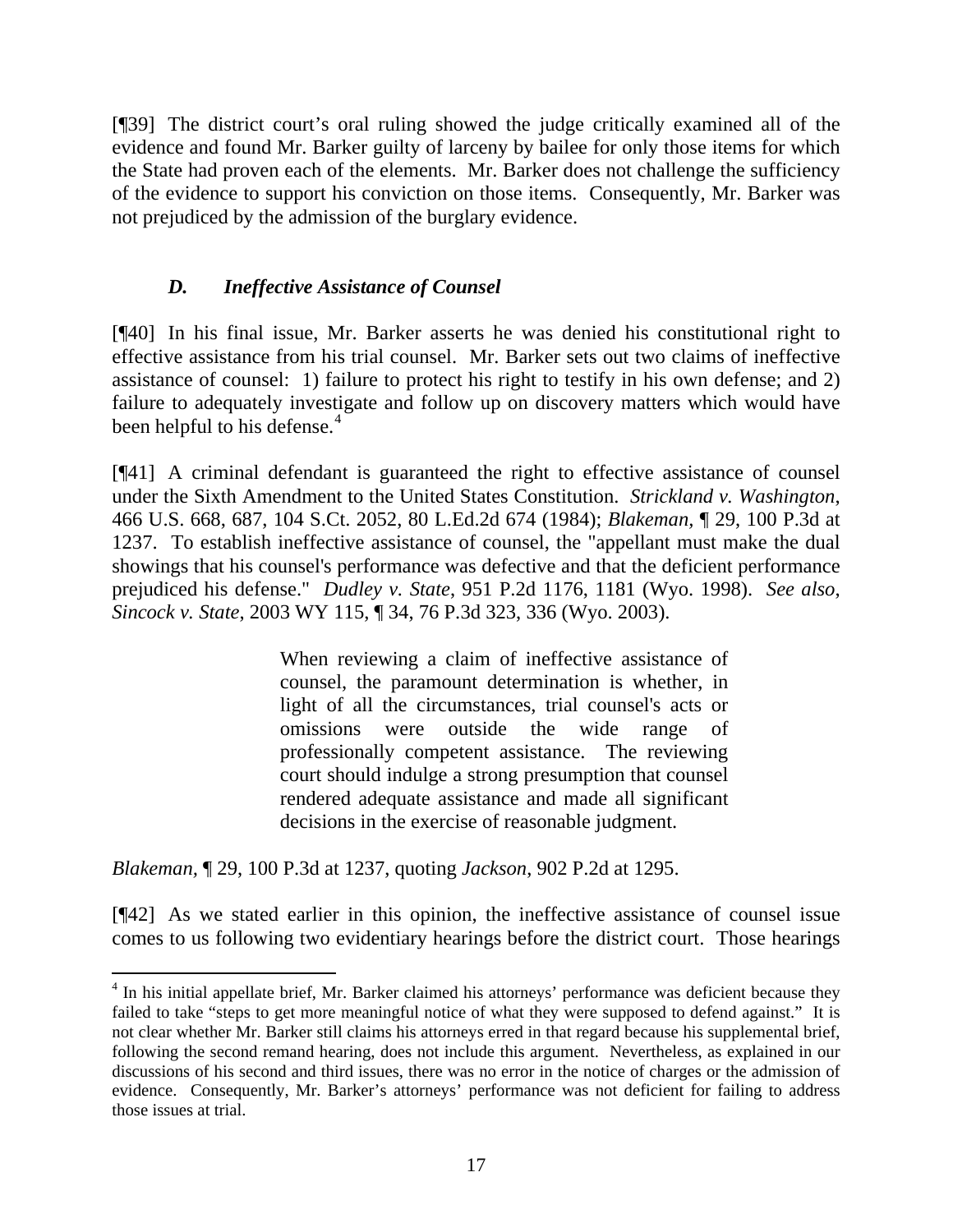were held in accordance with the procedures established by this Court in *Calene v. State,*  846 P.2d 679 (Wyo. 1993). In reviewing the district court's decision after a *Calene*  hearing, we are presented with mixed questions of fact and law. *Robinson,* ¶ 14, 64 P.3d at 747. "[W]e will not disturb [the district] court's findings of fact unless they are clearly erroneous or against the great weight of the evidence." *Robinson,* ¶ 16, 64 P.3d at 748. We do, however, conduct a *de novo* review of the district court's conclusions of law, including the questions of whether counsel's conduct was deficient and whether the appellant was prejudiced by that deficient conduct. *Id.* 

[¶43] We turn first to Mr. Barker's argument his trial counsel were ineffective because they did not sufficiently explain or protect his right to testify in his own defense. He claims his attorneys' deficient performance left him with no genuine choice regarding his right to testify because he was forced to decide between testifying while impaired by diabetes or waiving his right to testify in his own defense. We have already considered and rejected Mr. Barker's contention he was denied the right to testify in his own defense because the record supports the district court's determination he knowingly and voluntarily waived that right. Mr. Barker claims, however, even if his waiver of the right to testify was knowing and voluntary, his counsel were still ineffective because they failed to properly explain the consequences of his waiver and did not make an adequate record of his diabetic episode in the district court. This argument is not convincing.

[¶44] As described above*,* Mr. Barker and his attorneys discussed whether or not he should exercise his right to testify in his own defense. There were a number of considerations taken into account in determining whether he would testify. Mr. Barker had concerns about how well he would perform during cross examination because he was not thinking clearly as a result of his high blood sugar levels. Irrespective of his diabetic condition, his defense attorneys had differing opinions about whether his testimony was necessary or would aid in his defense. The determination of whether Mr. Barker would testify was, ultimately, Mr. Barker's to make, *see, e.g., Siler v. State,* 2005 WY 73, ¶ 33, 115 P.3d 14, 31 (Wyo. 2005); *Florida v. Nixon*, 543 U.S. 175, 125 S.Ct. 551, 560, 160 L. Ed. 2d 565 (2004), and there is no indication in the record the attorneys performed deficiently in advising Mr. Barker about his right to testify or improperly influenced his decision to waive that right. Moreover, even if his attorneys failed to adequately explain the process for, and consequences of, waiving the right to testify, the district court's discussion with Mr. Barker cured any deficiency in counsels' performance and negated any possibility of showing prejudice. The district court informed him of his right to testify in his own defense and even offered him more time to discuss his decision with his attorneys. He did not accept that invitation and, instead, waived his right. We conclude Mr. Barker has not shown his counsels' performance was deficient for failing to adequately inform him of his options regarding his right to testify.

[¶45] Mr. Barker also claims defense counsel failed to make an adequate record of his diabetic condition. He does not specifically identify what steps he believes his attorneys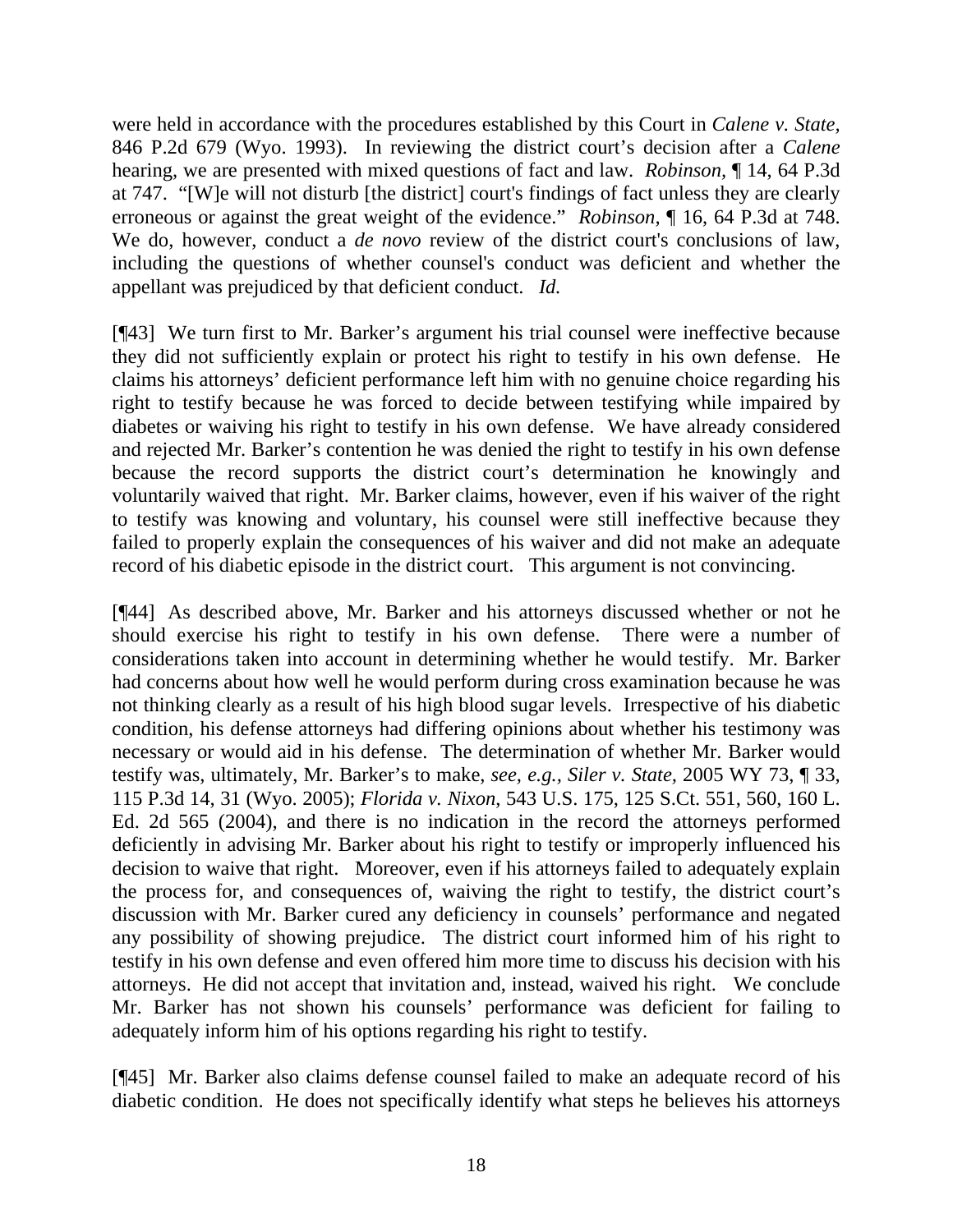should have taken or effectively explain how making a better record of his condition would have benefited him. In his initial brief, he argued the district court erred by denying his request for a continuance. The record indicates, however, this argument was misplaced because no request for a continuance was ever directed to the district court. At the second remand hearing, Mr. Barker changed his position and argued his attorneys were deficient because they did not request a continuance. It is not clear from his supplemental brief whether he still thinks his counsel were ineffective on this basis.

[¶46] In any event, we conclude there is no basis for finding his counsels' performance was deficient for failing to request a continuance. A district court has discretion in determining whether or not to grant a continuance. *See, e.g., Young v. State,* 2005 WY 136, ¶ 9, 121 P.3d 145, 147 (Wyo. 2005). Defense counsel did not have any objective information to support a motion for a continuance and both attorneys testified, without qualification, they did not observe anything in Mr. Barker's behavior or demeanor indicating he was so impaired he could not proceed with the trial. *See BSC v. Natrona County Dep't of Family Serv. (In the Interest of CC),* 2004 WY 167, ¶¶ 23-27, 102 P.3d 890, 897-98 (Wyo. 2004) (holding the district court did not abuse its discretion by denying appellant's request for a continuance of the proceedings to terminate his parental rights on the basis he was "heavily medicated."). Defense counsel did not perform deficiently by failing to request a continuance when they did not have an objective basis for the motion. As we stated in *Olsen v. State,* 2003 WY 46, ¶ 84, 67 P.3d 536, 568 (Wyo. 2003), "[d]efense counsel is not required to make a motion without a basis." *See also*, *Murry v. State*, 713 P.2d 202, 212 (Wyo. 1986).

[¶47] Mr. Barker argues the fact his attorneys sought to reopen the evidence to allow him to testify supports his position they did not adequately protect his right to testify. The transcript of the hearing on Mr. Barker's motion to reopen the evidence establishes his attorneys relied upon the special provisions of W.R.Cr.P. 33 which allow a district court, after a bench trial, to vacate the judgment and take additional testimony if the interests of justice so require. Defense counsel were plainly asking the district court to use its discretion to reopen the evidence in the interests of justice so Mr. Barker could testify. At that point, they had obtained the evidence of the blood sugar readings taken at the jail after Mr. Barker's trial, providing a basis to ask the judge to reopen the evidence. During the trial, however, they had no independent evidence of Mr. Barker's blood sugar levels or the effects of his diabetes on his ability to proceed. Thus, the fact the attorneys asked the district court to reopen the evidence to allow Mr. Barker to testify does not prove they failed to effectively protect his right to testify at trial.

[¶48] Even after a hearing on the motion to reopen the evidence and two evidentiary hearings on Mr. Barker's ineffective assistance of counsel claim, there is still no evidence Mr. Barker was impaired by his diabetic episode to such an extent he could not validly waive his right to testify or to justify a continuance of the trial. We, therefore, fail to see how making a "better" record about his diabetic condition would have benefited him. As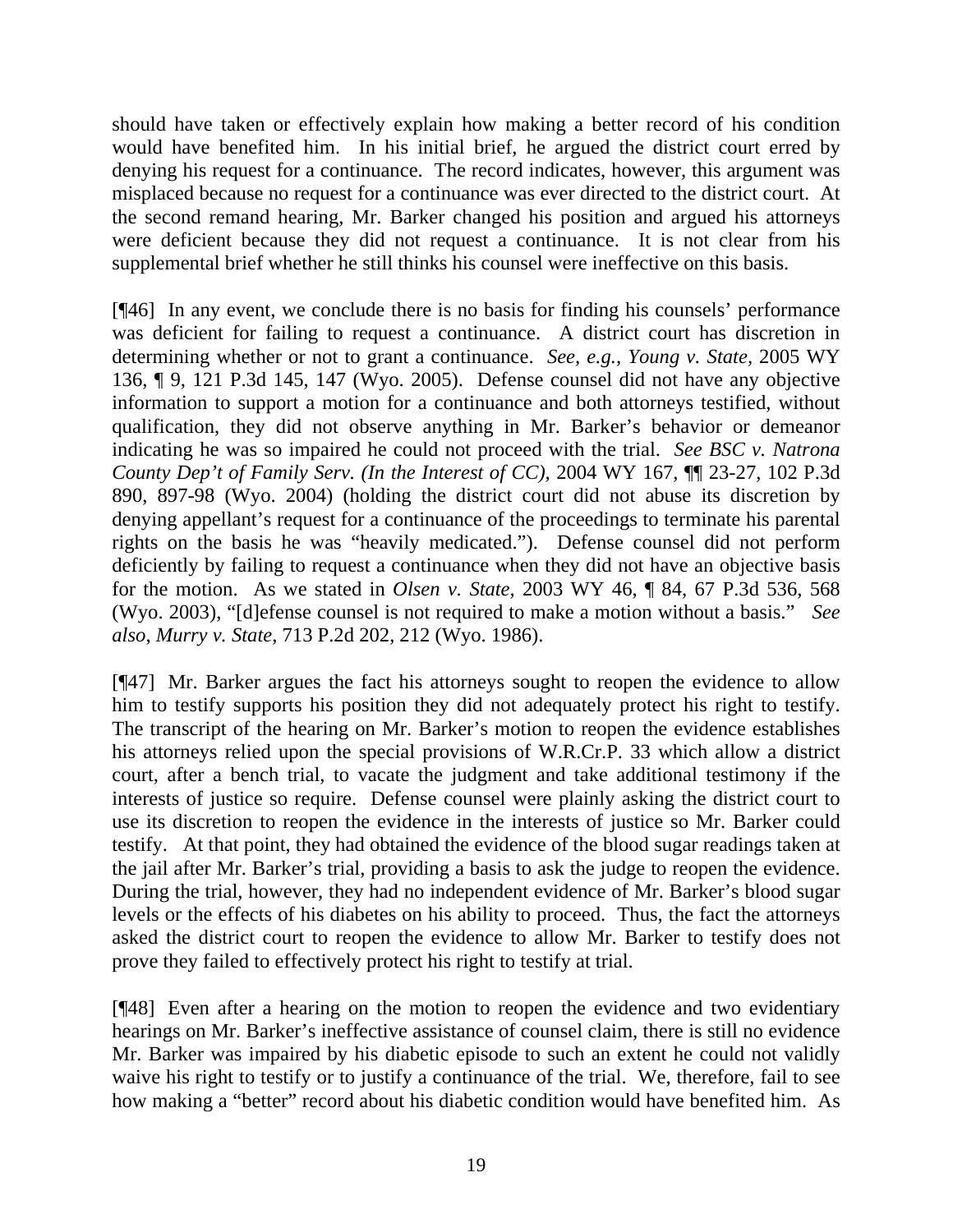explained above, Mr. Barker knowingly and voluntarily waived his right to testify, and there is simply no basis to conclude his attorneys' performance in protecting his right to testify in his own defense was deficient.

[¶49] Mr. Barker also claims he did not receive effective representation of counsel because his attorneys failed to conduct an adequate investigation into his defense he was lawfully in possession of the Arapahoe school items. Defense counsel is charged with the duty of adequately investigating a defendant's case.

> Our first detailed analysis of counsel's duty to investigate came in *Frias v. State*, 722 P.2d 135, 145 (Wyo.1986):

> > The United States Supreme Court has outlined trial counsel's duty to investigate as follows:

" ' \* \* \* [S]trategic choices made after less than complete investigation are reasonable precisely to the extent that reasonable professional judgments support the limitations on investigation. In other words, counsel has a duty to make reasonable investigations or to make a reasonable decision that makes particular investigations unnecessary. \* \* \* The reasonableness of counsel's actions may be determined or substantially influenced by the defendant's own statements or actions. Counsel's actions are usually based, quite properly, on informed strategic choices made by the defendant and on information supplied by the defendant.  $* * *$  [W] hat investigation decisions are reasonable depends critically on such information. \* \* \* ' (Emphasis added.) *Strickland v. Washington*, 104 S.Ct. at 2066."

The reasonableness of investigation decisions depends on other evidence as well. "[I]n those cases involving claims of inadequate investigation \* \* \* consideration [must be given to] the strength of the evidence known to counsel that suggested further inquiry was needed." 2 LaFave & Isr[ae]l, Crim.Proc. § 11.10(d) at 25 (1986 Pocket Part).

*Asch v. State*, 2003 WY 18, ¶ 40, 62 P.3d 945, 958 (Wyo. 2003) (alterations in original); *see also, Keats v. State,* 2005 WY 81, ¶ 20, 115 P.3d 1110, 1118 (Wyo. 2005). Thus,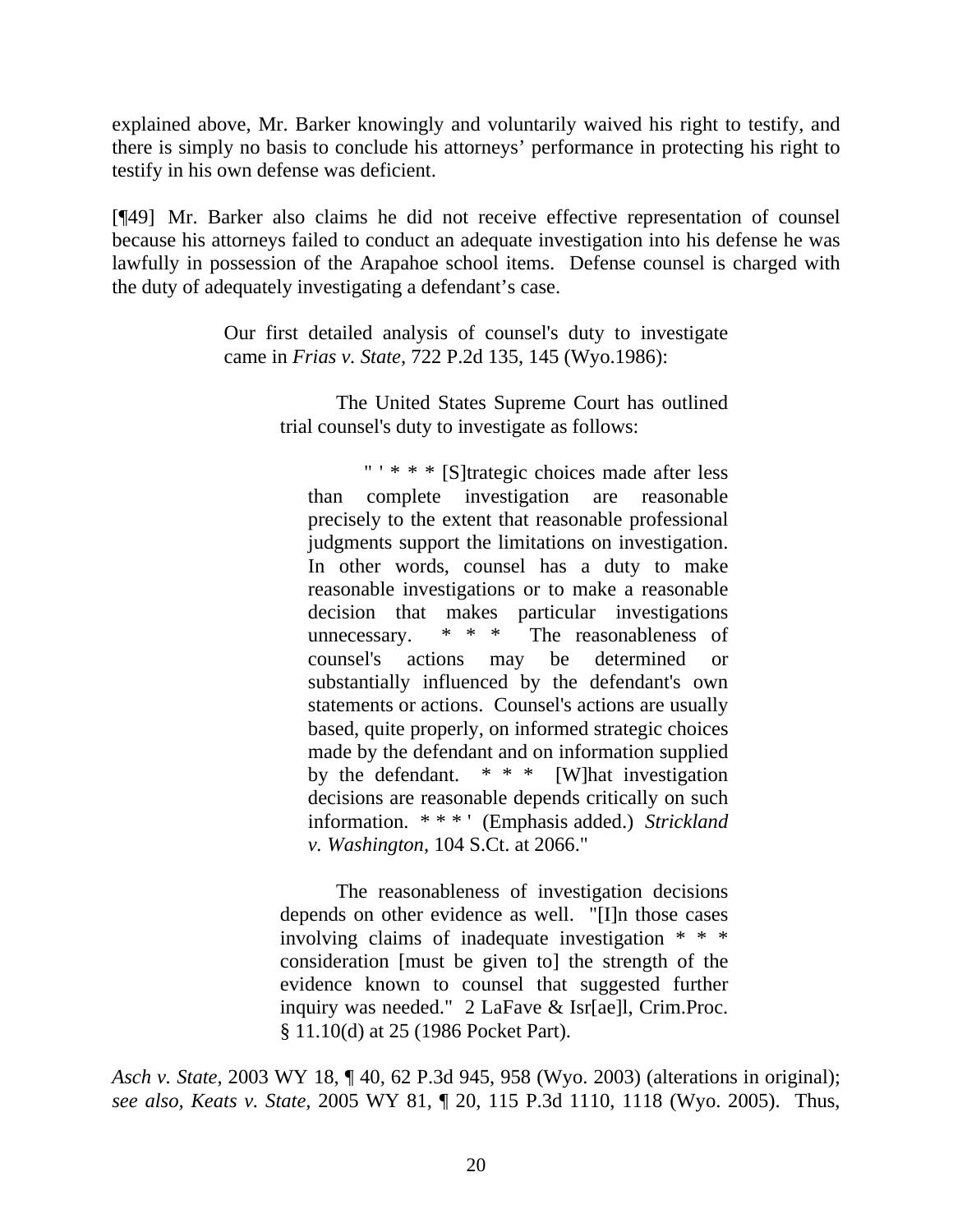"[t]he reasonableness of an attorney's decision not to conduct an investigation is directly related to the information the defendant has supplied." *Coleman v. Brown,* 802 F.2d 1227, 1233 (10th Cir. 1986); *Strickland,* 466 U.S. at 691.

[¶50] Mr. Barker claims his trial counsel's efforts to investigate his defense "fell short of the objective standards of reasonable professional judgment and did not reflect a reasonable strategic or tactical choice under all the circumstances" as provided by the United States Supreme Court in *Wiggins v. Smith,* 539 U.S. 510, 521-23, 123 S. Ct. 2527, 156 L. Ed. 2d 471 (2003). At the first evidentiary hearing on his ineffective assistance of counsel claim, Mr. Barker testified he told his attorneys he and Mr. Wood often entered into agreements regarding computer equipment and memorialized those agreements through e-mails. He claimed he told his attorneys which servers and drives contained the e-mails. At the second evidentiary hearing, Mr. Barker provided more detailed testimony about the Arapahoe school tape drive. Mr. Barker testified the tape drive had been misplaced after he brought it back from the Arapahoe school but was eventually found by Mr. Adams (the warehouse manager), and Mr. Wood agreed to give it to him in payment for some work Mr. Barker had done for the company. He claimed this agreement was memorialized in e-mail correspondence and he informed his attorneys about it.

[¶51] Defense counsel admitted Mr. Barker told them there was e-mail correspondence supporting his defense. As a consequence, they demanded those e-mails in discovery from the State and served CPU with a subpoena duces tecum requesting numerous categories of information, although there was no specific request for e-mails. The defense was apparently initially dissatisfied with CPU's response to its subpoena and filed a motion to compel. They did not, however, have the motion heard, and Mr. Barker claims their failure to follow up with the motion to compel amounted to deficient performance.

[¶52] In response to Mr. Barker's allegations of inadequate investigation, his counsel testified about several conversations with the prosecution. The State informed them Mr. Wood was turning over all the information he discovered at CPU to the State and the State was, in turn, providing it to the defense.<sup>[5](#page-21-0)</sup> Defense counsel testified they had no reason to believe the State was not complying with its discovery obligations. Through their efforts, defense counsel obtained three e-mails they felt were favorable to Mr. Barker's defense.

[¶53] The defense attorneys denied Mr. Barker had told them there were specific e-mails memorializing an agreement with Mr. Wood about the Arapahoe school items. In fact, defense counsel expressed surprise by Mr. Barker's testimony the tape drive had been

l

<span id="page-21-0"></span><sup>&</sup>lt;sup>5</sup> It is not clear from the record whether these discussions took place before or after the motion to compel. We note it is not uncommon for a party to file a motion to compel discovery and then, prior to a hearing on the motion, obtain information from his opponent negating the necessity of moving forward with the motion to compel.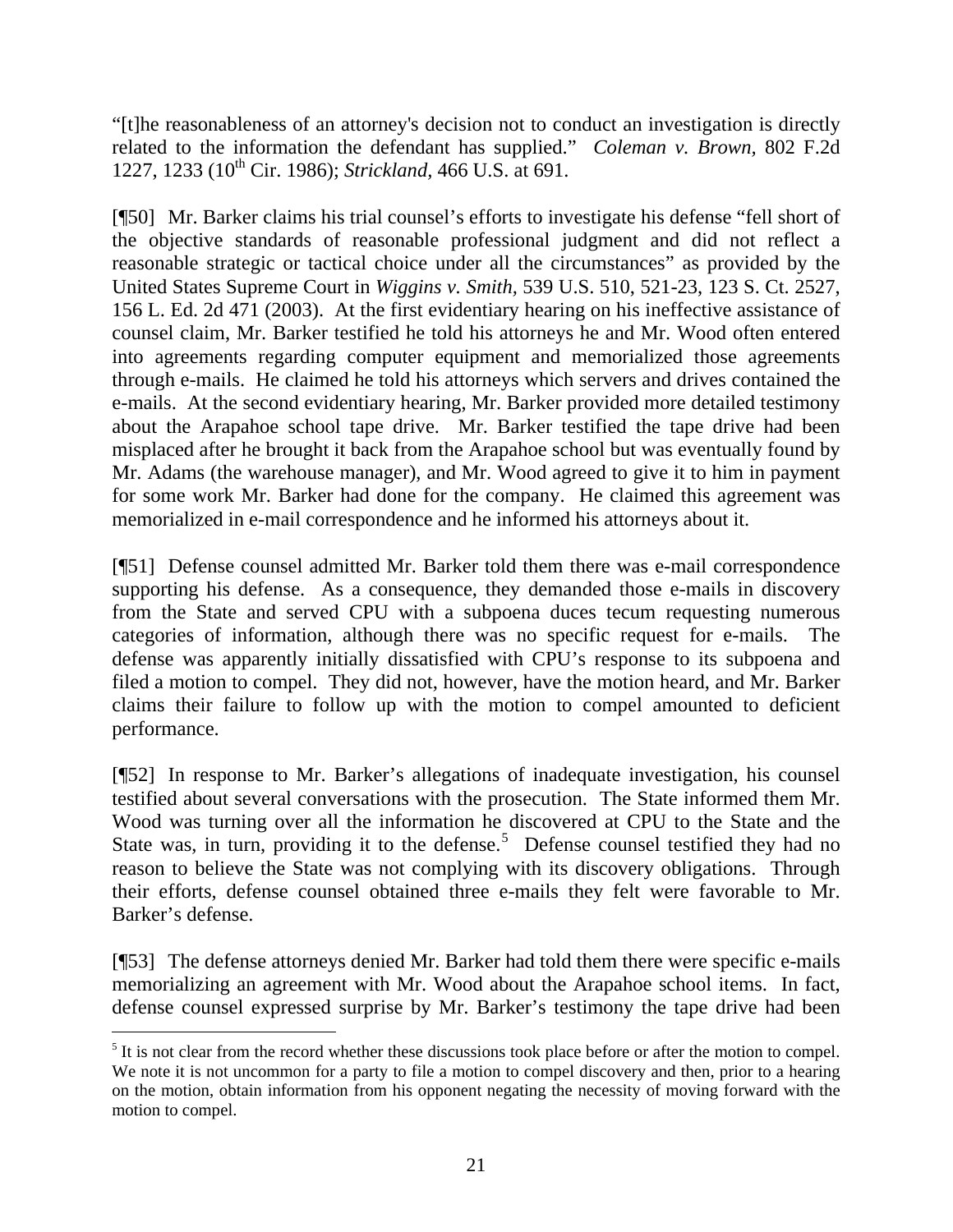found in the CPU warehouse and then given to him by Mr. Wood. They insisted he had not provided that information to them when they were preparing for trial. CPU employees testified at trial Mr. Barker helped "search" for the missing tape drive and even went so far as to suggest an Arapahoe school employee had stolen it. They did not indicate the tape drive had ever been located. Defense counsel stated, had they been aware of an express agreement about the Arapahoe school items, they would have used that information to cross-examine the witnesses at trial.

[¶54] Although a few more e-mails were located during discovery on Mr. Barker's ineffective assistance of counsel claim, they were not exculpatory or specifically beneficial to Mr. Barker's position. Thus, there is still no evidence in the record, other than Mr. Barker's uncorroborated assertions, to suggest any e-mails setting forth an agreement between Mr. Wood and Mr. Barker about the Arapahoe school items ever existed.

[¶55] Mr. Barker also complains defense counsel failed to have the computer drives which were seized during the replevin action searched to determine whether they contained exculpatory e-mails and to have a defense expert review the computer equipment. Mr. Barker claims he told his attorneys the e-mails could be recovered from the drives taken by the authorities pursuant to the writ of replevin. Defense counsel admitted Mr. Barker told them relevant e-mails may be located on certain drives and servers. Prior to the trial, defense counsel obtained a court order allowing them to have an expert review the seized equipment. The State's computer expert testified at the evidentiary hearing he had reviewed six hard drives in search of e-mails between Mr. Wood and Mr. Barker, although he was unable to access the data on two of the drives.

[¶56] Defense counsel decided to forego a separate expert review after speaking with a computer expert employed by the public defender's office because the State's expert had used the same program the defense expert would have used to search for the e-mails. The State's computer expert was not an investigator on the case but was used by the State only for technical computer matters. There was no indication the State's expert was biased or willfully failed to produce all the relevant evidence he discovered. Mr. Barker admitted the software used by the State's computer expert was the correct means to recover e-mails. After consultation with their computer expert, defense counsel were satisfied with the procedures used by the State's expert to review the e-mails and indicated they did not feel additional review was necessary.

[¶57] Mr. Wood testified, once the equipment seized pursuant to the writ of replevin was returned to CPU, it was "wiped clean" and resold to other customers. In addition, after a period of time, e-mails stored on the server were "written over" by more recent e-mails. To further complicate matters, CPU apparently replaced its server during the period between trial and the evidentiary hearing, further diminishing the possibility of ever recovering any e-mails. Mr. Barker, therefore, implies the e-mails which would have